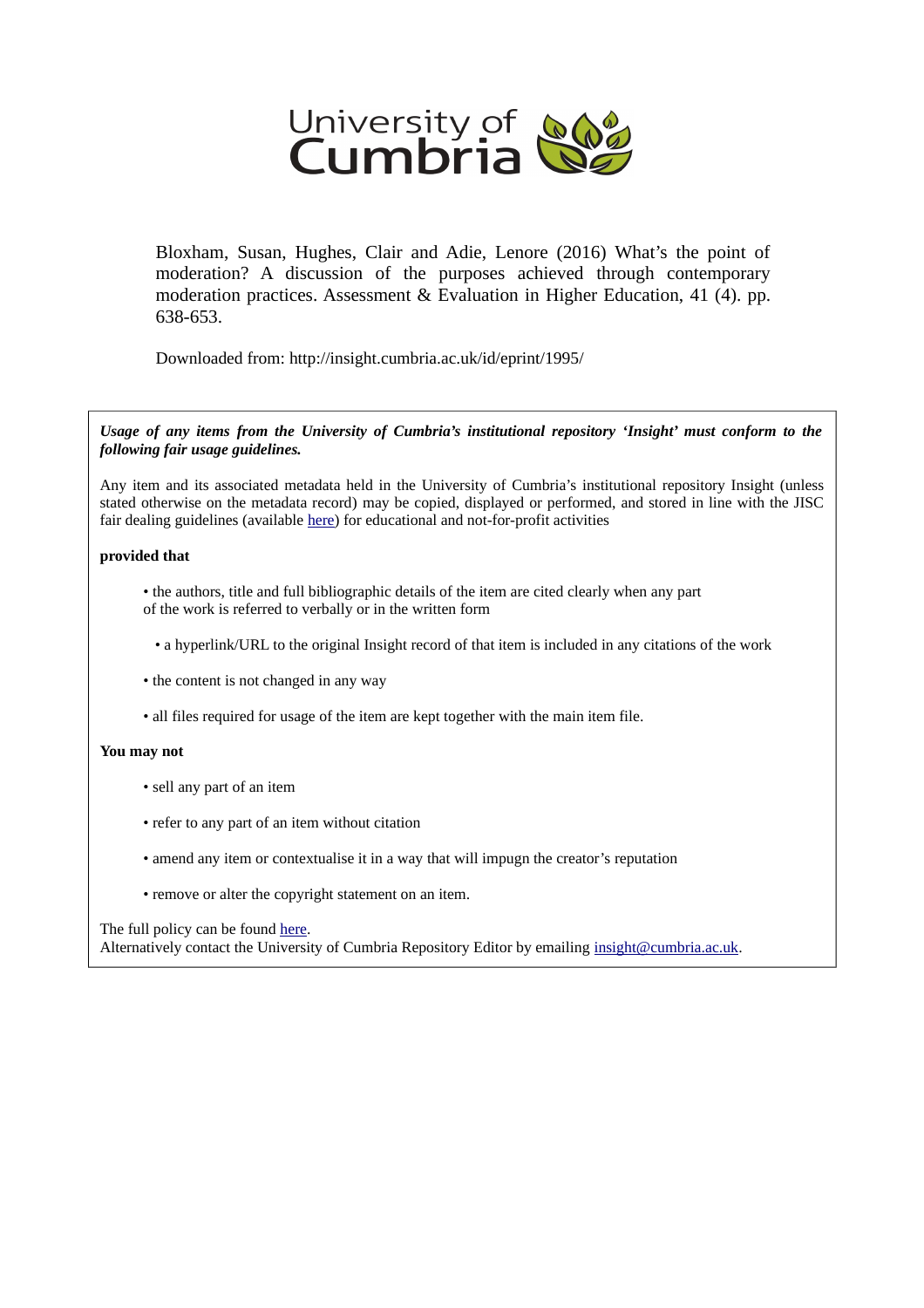# **What's the point of moderation? A discussion of the purposes achieved through contemporary moderation practices.**

Sue Bloxham<sup>a\*</sup>, Clair Hughes<sup>b</sup> and Lenore Adie<sup>c</sup>

a *Faculty of Education, Arts & Business, University of Cumbria, Lancaster, United Kingdom*

b *Faculty of Health and Behavioural Sciences, University of Queensland, Brisbane, Australia*

c *Faculty of Education, Queensland University of Technology, Brisbane, Australia*

Correspondence details:

Sue Bloxham (\*corresponding author) Emeritus Professor of Academic Practice University of Cumbria Green Head Farm Low Bentham, Lancaster LA2 7ES UK Tel: 44 (0) 15242 62037 Email: s.bloxham@cumbria.ac.uk

Clair Hughes Faculty of Health and Behavioural Sciences The University of Queensland St Lucia QLD 4072 Australia Email: clair.hughes@uq.edu.au

Lenore Adie School of Cultural and Professional Learning Faculty of Education Queensland University of Technology Victoria Park Road Kelvin Grove QLD 4059 Australia Tel: +61 7 3138 8552 Email: lenore.adie@qut.edu.au

Sue Bloxham has taught and researched in higher education for many years, developing a particular interest in assessment, marking and moderation. She has also researched and published on matters such as student skills development, group assessment, feedback, course design and marking. She also has extensive experience in educational development.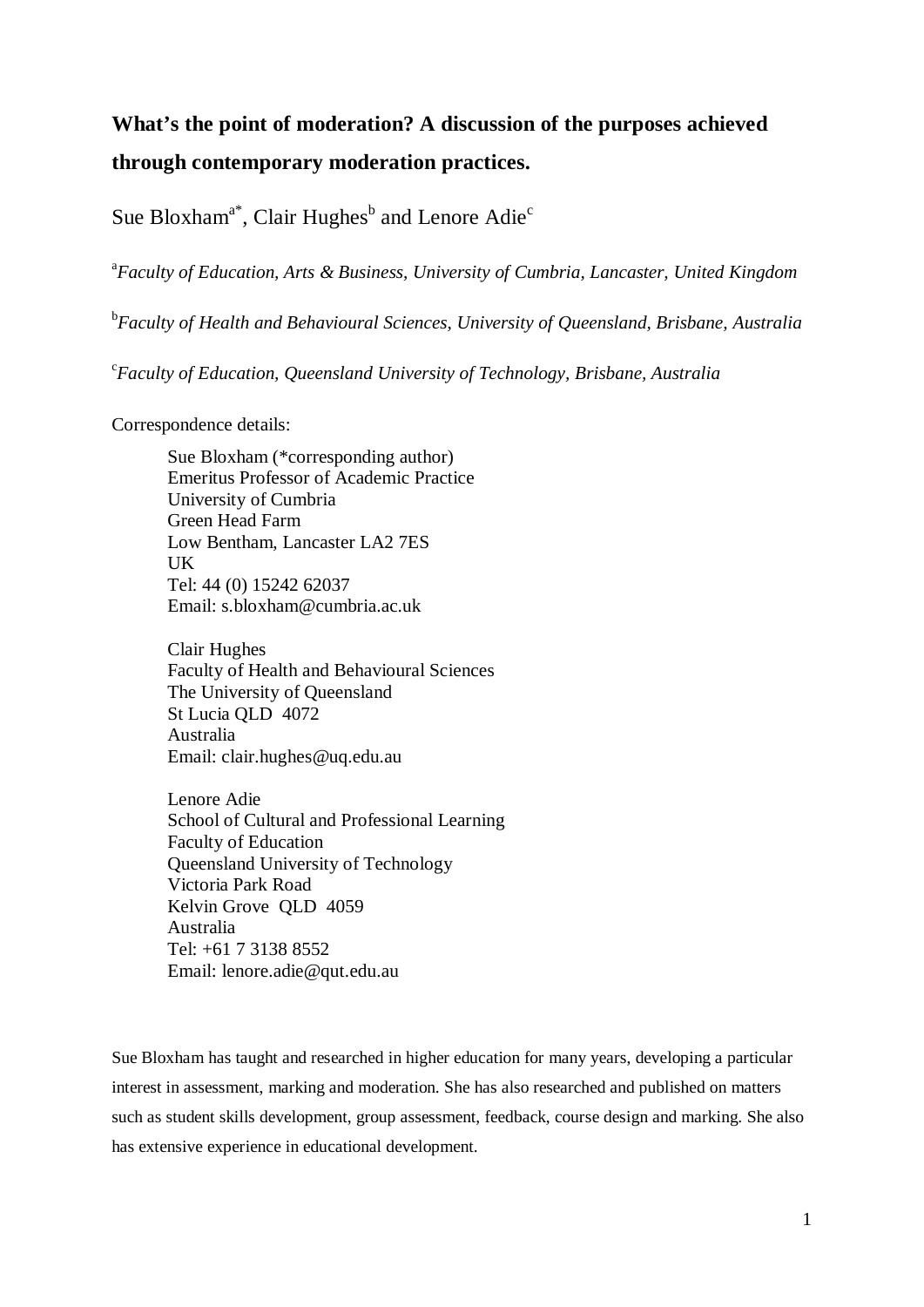Clair Hughes has focused on assessment in both her teaching and research in a number of different educational sectors and contexts. Her current interest is in developing the understanding of assessment tasks that can support assessment design and critique and enhance related assessment processes such as moderation. Her work has been shared widely through publications and conference presentations.

Lenore Adie is a senior lecturer and researcher with the Queensland University of Technology. Her research focuses on assessment and moderation processes as these contribute to supporting teachers' pedagogical practices and student learning. Lenore has worked as a primary school teacher and in administration positions in state and private schools within Queensland, Australia.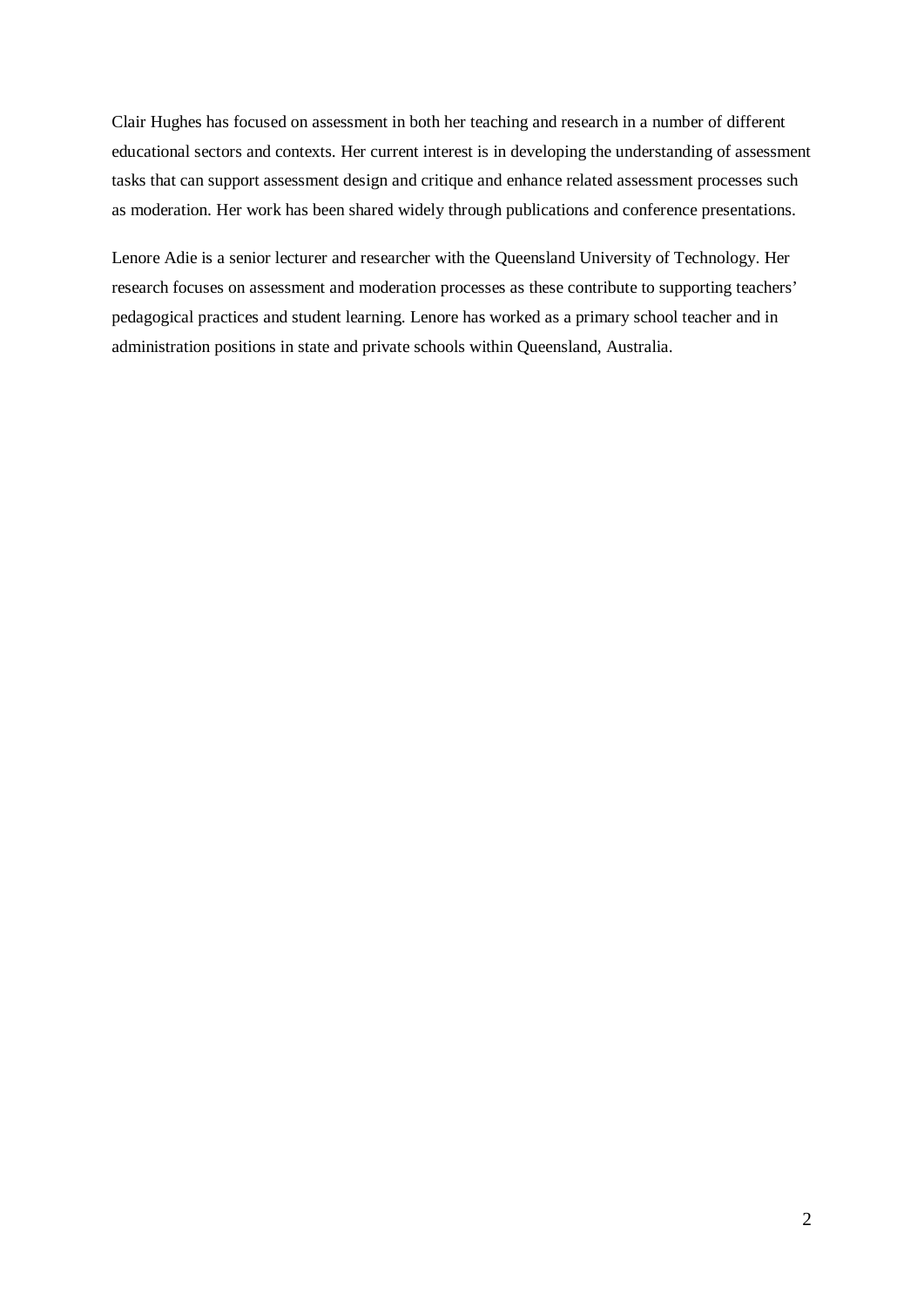## **What's the point of moderation? A discussion of the purposes achieved through contemporary moderation practices.**

An increasingly regulated higher education sector is renewing its attention to those activities referred to as 'moderation' in its efforts to ensure that judgements of student achievement are based on appropriate standards. Moderation practices conducted throughout the assessment process can result in purposes identified as equity, justification, accountability and community building. This paper draws on the limited studies of moderation and wider relevant research on judgement, standards and professional learning to test commonly used moderation practices against these identified purposes. The paper concludes with recommendations for maximising the potential of moderation practices to establish and maintain achievement standards.

Keywords: assessment; moderation; standards

## **Introduction**

Assessment of student learning is a necessary and integral component of any education system. Yet designing quality assessment that generates credible evidence of student achievement and that can be consistently and reliably judged by those assessing the work is a contentious and complex task. In higher education, much has been written about quality assessment, the reliability of judgement-making and the consistency of standards within and across institutions. Internationally, quality assurance and quality improvement within higher education is increasingly in the spotlight (Johnson 2014). While countries such as the UK have operated in 'accountability-heavy conditions' for some time (Kohoutek 2014, 322), others are adopting a stronger emphasis on assessment standards and quality assurance through initiatives which include pan-European Standards and Guidelines for quality assurance, seven of which relate to quality assurance in higher education (Kohoutek 2014). Likewise in Australia, the establishment of national bodies such as the Tertiary Education Quality Standards Agency (TEQSA) and Higher Education Standards Panel (HESP) indicates a shift to tighter regulation.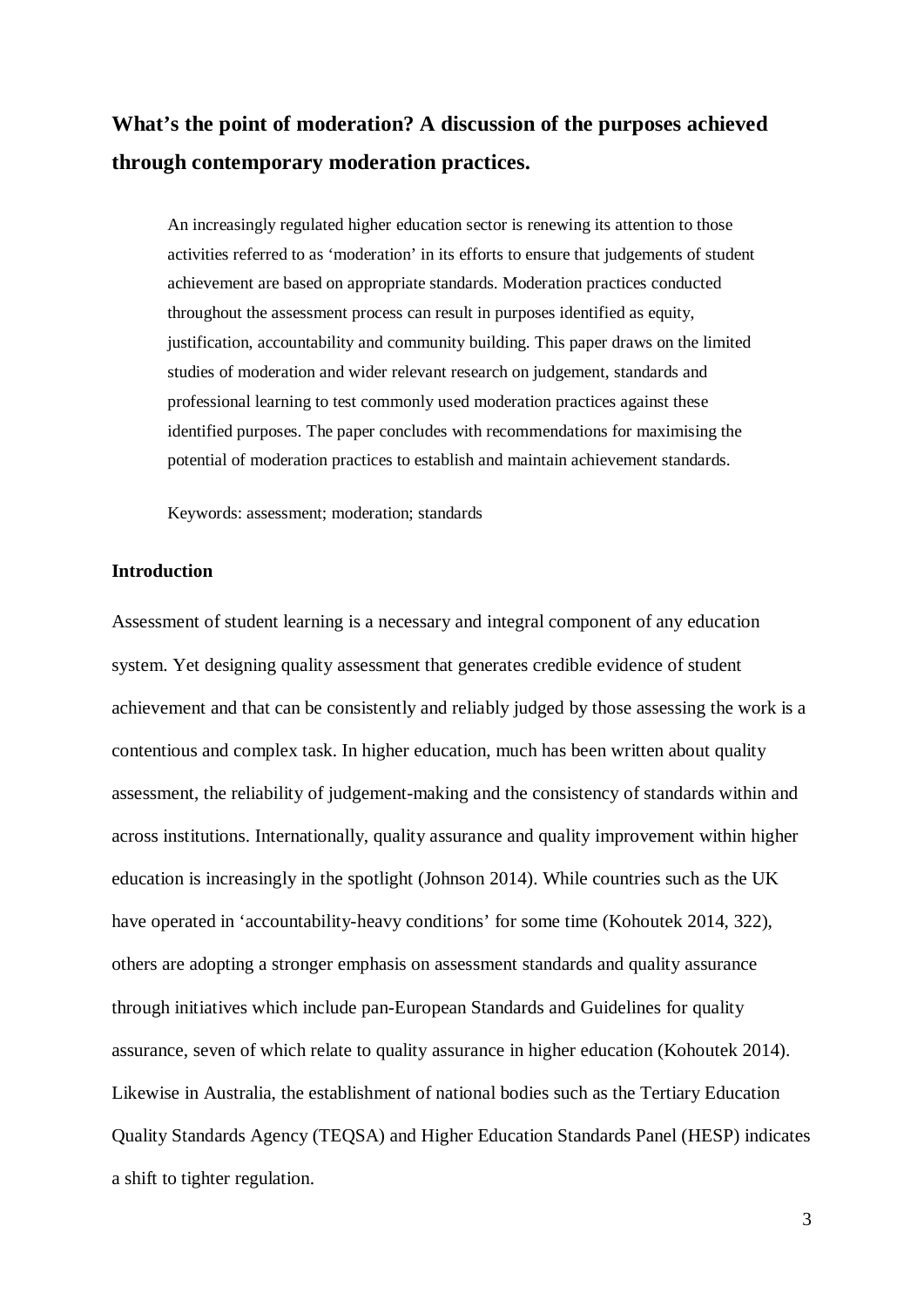One approach to quality assurance across many higher education institutions is to require some form of moderation, or verification, of assessment judgments and that is the focus of this paper. While there are a range of understandings of moderation, generally it is considered as a taken-for-granted approach to agreeing, assuring and checking standards (Bloxham, 2009). Systems such as the UK have practised forms of internal and external moderation as part of national quality assurance codes of practice for many years. In the UK, internal moderation uses institutional processes to test the quality of assessment and standards whereas external moderation contributes to that process but also seeks to align quality with national standards. Other systems such as Australia and various European countries have more varied and often less formalised moderation practices. In general, quality assurance of assessment lacks both research and theory (Kohoutek 2014, 310-311) with an inadequate knowledge base to underpin decisions regarding the most effective choice of moderation practices and their potential to assure standards.

The work presented in this paper represents an international collaboration in moderation research that was initiated as a result of several parallel investigations in Australia and the UK. It explores an expanding concept of 'moderation' and questions the stated benefits of much widely-accepted moderation practice. The aim is to present a conceptual review of common approaches to moderation with a view to considering how its effectiveness can be enhanced in relation to its stated purposes. It draws on evidence from Australian and UK research to discuss the question: 'To what extent can existing moderation practices contribute to the assurance of standards in higher education?' The term 'standards', when used in this paper, refers to standards of student achievement; that is, 'output' rather than 'input' or 'process' standards (Bloxham and Boyd 2012). Although it is recognised that broader definitions of 'learning' or 'academic' standards exist in higher education, our focus is on the moderation of student achievement.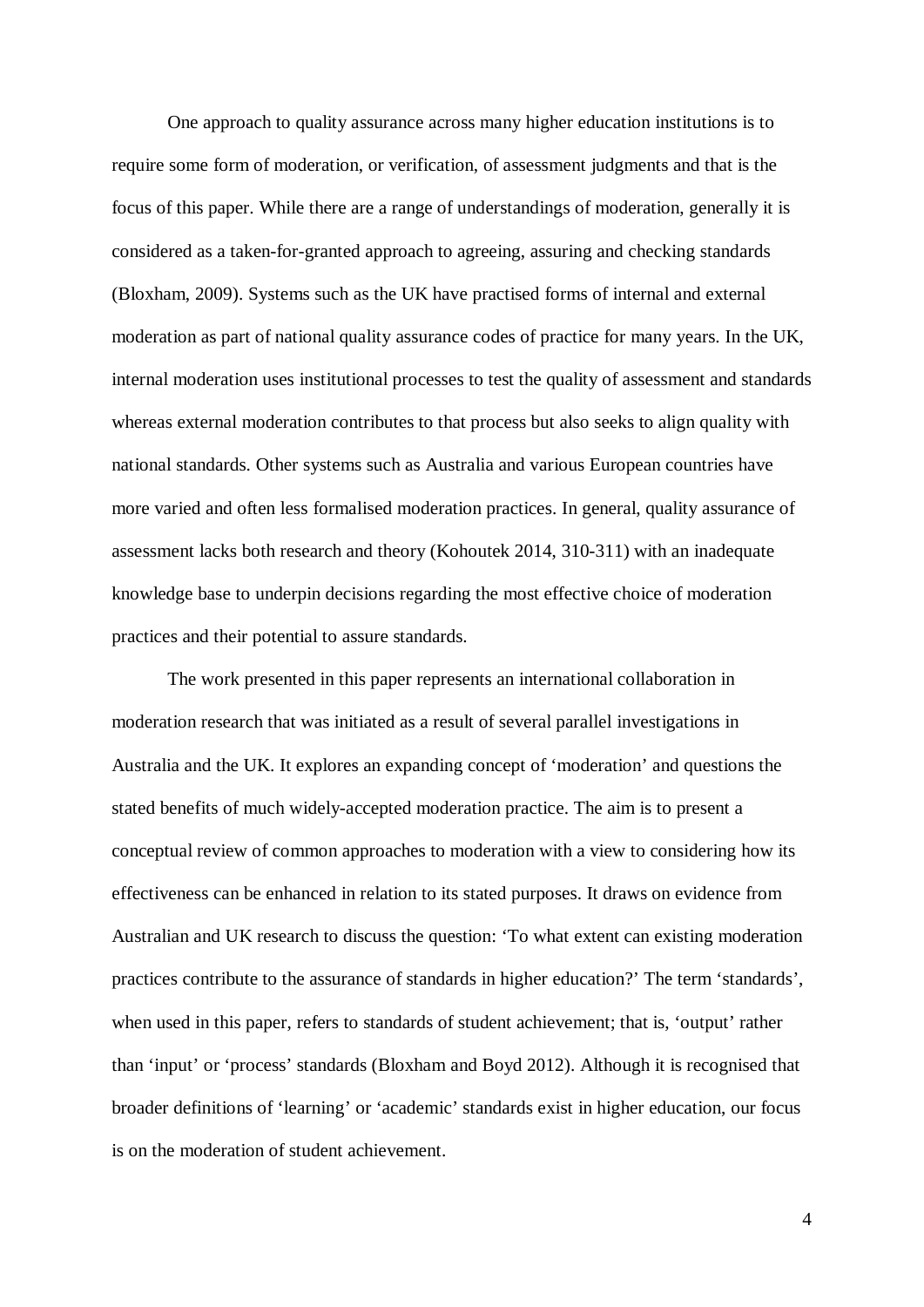In reviewing how effectively different moderation practices contribute to the assurance of standards we:

- identify the range of activities that comprise moderation in higher education;
- select, from within this range, a sample of moderation practices in current use for focused analysis;
- articulate the purposes of moderation;
- draw on limited studies of moderation and wider research on judgement, standards and professional learning to test these familiar methods against the identified purposes.

These stages of our enquiry form the structure of the paper which concludes with a set of recommendations for maximising the potential of moderation practices to establish and maintain achievement standards.

## *The range of activities*

Whereas the term 'moderation' in the higher education sector has generally referred to postjudgement processes undertaken to negotiate agreement of grades, there is now evidence that a broader concept of moderation as a cyclic process is being adopted by a number of higher education institutions, for example Curtin (2014), Griffith (n.d.) and Edith Cowan (2013) Universities and the University of Tasmania (2014) in Australia, and Sheffield Hallam (2013) in the UK. This inclusive view of moderation links different moderation practices to stages in the assessment process, each of which requires a specific focus as illustrated in Table 1.

[Insert Table 1 around here]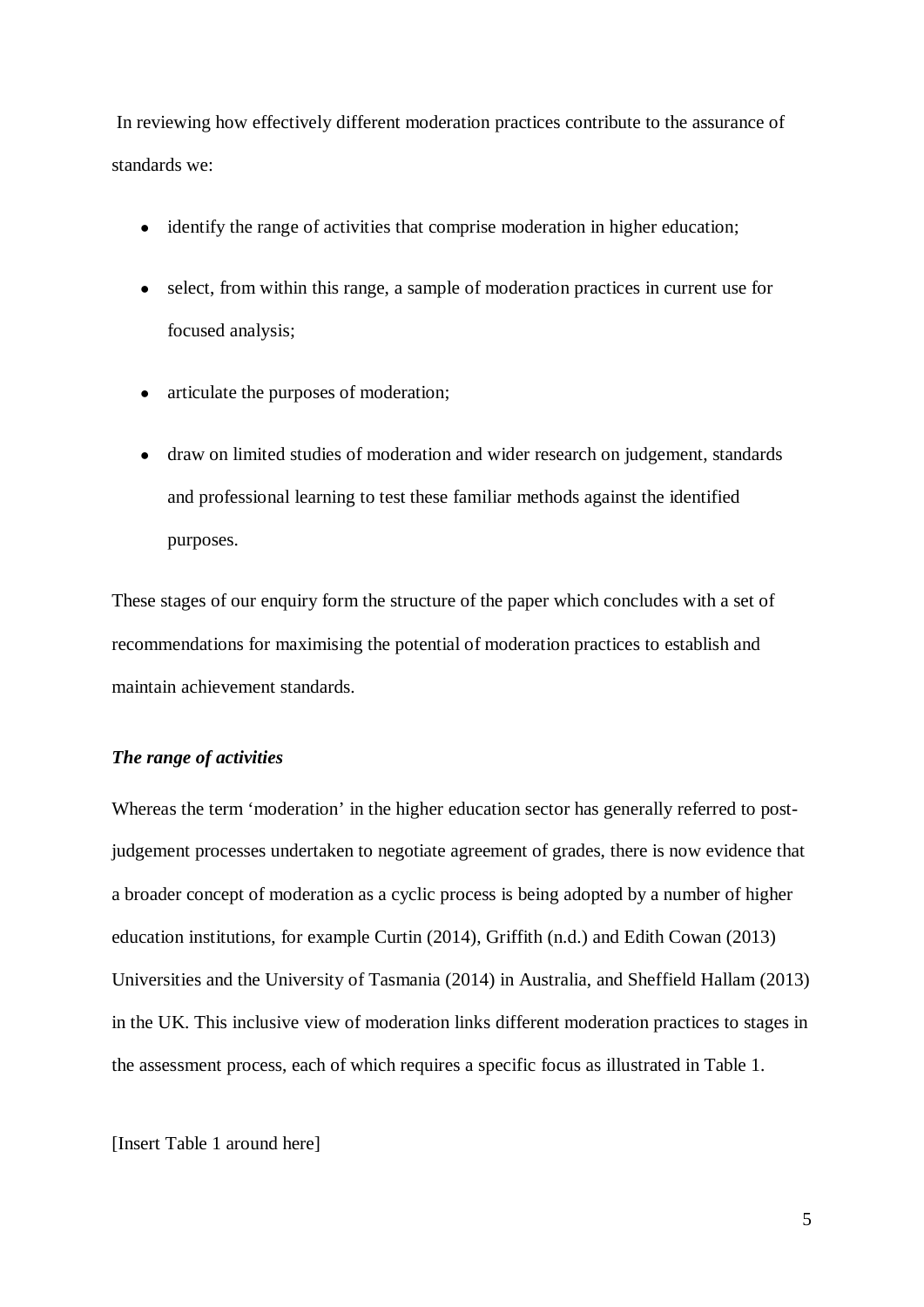Elements such as validation, professional accreditation and monitoring might be considered aspects of the wider quality assurance of assessment but they all make a contribution to decisions about achievement standards.

## *Selection of a sample of practices*

The practices considered for analysis are partly drawn from those identified in the Assessing and Assuring Graduate Learning Outcomes (AAGLO) study (Barrie et al. 2014). This study explored the "landscape" of assessment practices across seven disciplines through extended telephone interviews with 48 academics from universities across all Australian states. The disciplines selected were those included in the first phase of a national Learning and Teaching Academic Standards project (Australian Learning and Teaching Council 2009) and the interviewees were purposefully selected as demonstrating active leadership in their discipline at the institutional or national level. In their responses to questions related to the assurance of standards, interviewees identified commonly used assurance practices which are grouped in Table 1 according to the stage of the assessment process at which they occur and the focus of attention. Table 1 also includes activities indicated in the UK Quality Code for Higher Education, chapter B6 (QAA 2013).

Examples of these practices will be found in many universities, but the way they are undertaken in practice will vary according to the aspect of assessment practice which is the focus of activity, the number and position of participants and the mode of communication employed. The interplay of these factors produces variations of each method which in turn influence the dominant purpose of the moderation practice. This analysis attempts to reflect these variations in practice. However as appraisal of every moderation practice listed in Table 1 is outside the scope of this paper a range of illustrative practices (marked with an asterisk) have been selected for analysis.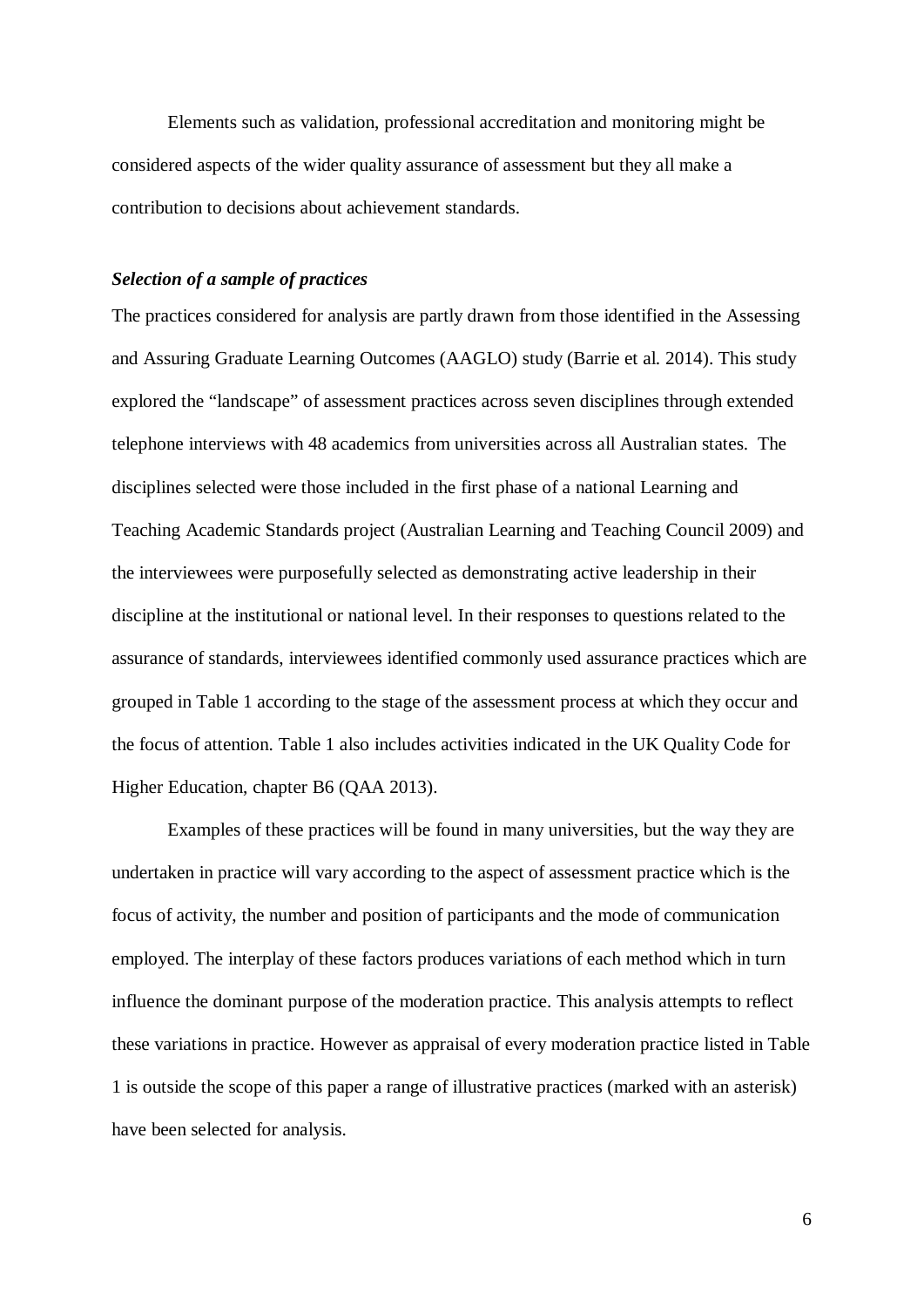### *Purposes of moderation*

Higher education institutions frequently imply various purposes for their moderation policies and guidelines. Though wording may vary in scope and detail purposes are generally defined simply in terms of assuring agreement on student achievement and marks awarded - a quality assurance function. In this study, we were interested to use an inclusive purpose which reflected the different ways moderation is conceptualised by those participating in moderation practices. In an investigation of university teachers' moderation practices Adie, Lloyd and Beutel (2013) identified four broad ways of thinking and talking about moderation that influenced the focus and thus the outcome of the moderation practice for individual participants. These were identified as equity, justification, accountability and community building, and are useful in articulating an inclusive purpose for moderation which is firmly related to assuring standards.

*Equity* indicates where the main goal of moderation is to achieve consistency and fairness for students. Moderation can promote equity when outcomes ensure that tasks enable all students to demonstrate intended outcomes, where all assessors are given opportunities to develop common understandings of standards, and when judgements about student work are consistent with agreed standards and comparable within and across institutions.

*Justification* is typified by a concern with confidence in decision-making and the ability to defend decisions to students and colleagues, the third purpose, *accountability,* is concerned with meeting systemic requirements in terms of processes (e.g. second-marking) and outcomes (e.g. acceptable grade distributions).

*Community building* emphasises the value of teacher collaboration in establishing and reviewing standards as revealed in assessment tasks, criteria, standards, and learning and teaching activities. Such activities have the potential to calibrate academics' judgements through building shared interpretations of criteria and standards (Sadler, 2013). *Community*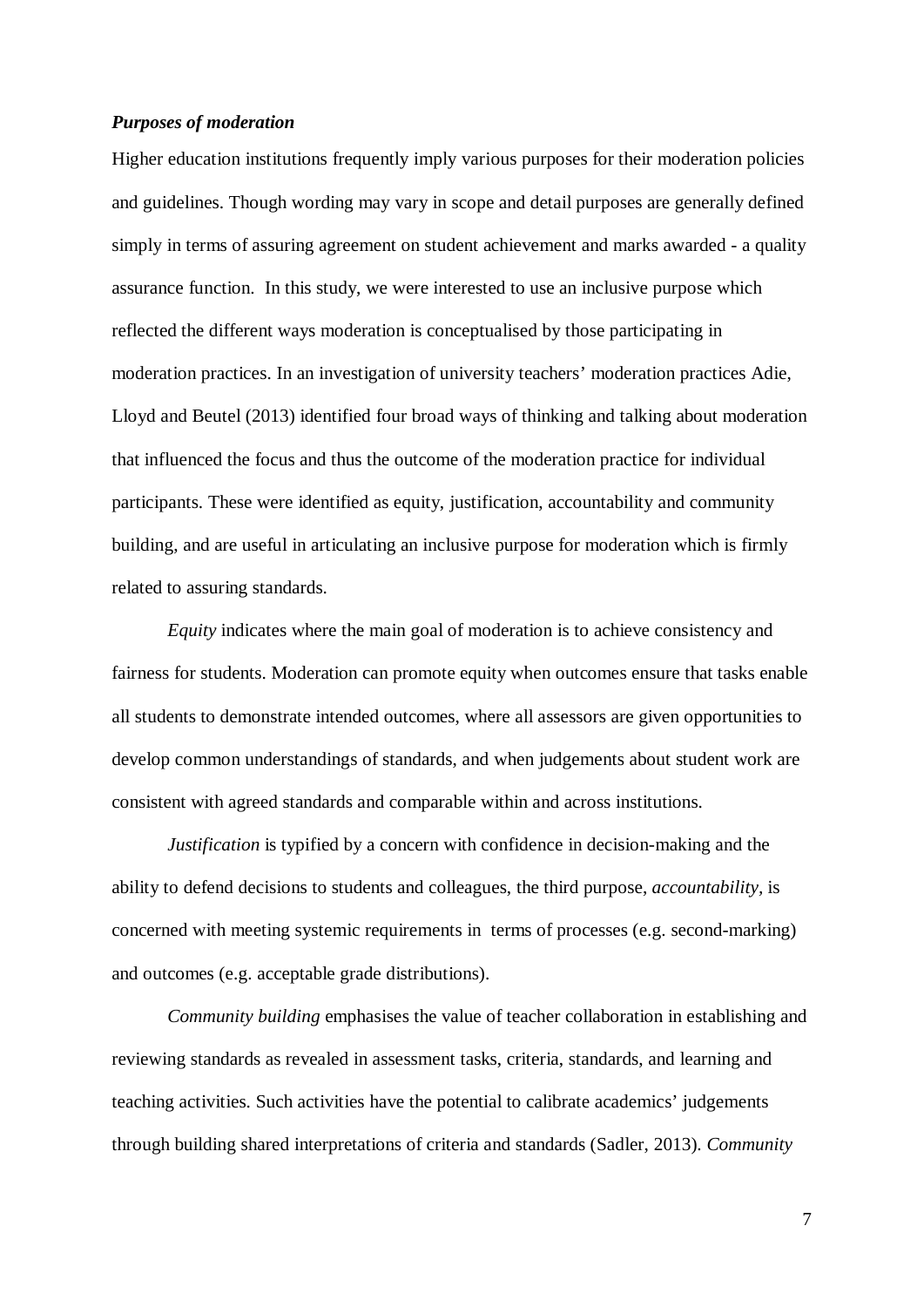*building* also emphasises the capacity to improve assessment design and inform teaching through discussion of issues and sharing of practice.

These purposes were not distinguished as discrete but rather as overlapping, interconnected and agentic. 'Agentic' is being used here from a sociocultural perspective and describes the relations and effects of understanding moderation in a particular way which in turn influences actions. As used in this paper, the purposes reflect key potential aims for moderation directly related to assuring standards; that is to ensure consistency and fairness in standards (*equity*), to create confidence for academics in their grading decisions (*justification*), to align with systemic requirements (*accountability*) and to calibrate judgements and build shared interpretations of criteria and standards (*community building*). These purposes, therefore, serve as the analytical framework for considering the sample of moderation methods indicated in Table 1. The analysis draws on empirical evidence and scholarly debate in relevant fields of research to test the case for each moderation practice as an effective approach to assuring standards for students and other stakeholders.

#### **Analysis of moderation practices**

#### *Peer scrutiny of assessment design*

A number of school systems have for some time successfully undertaken processes for assuring the quality of assessment design (Cumming and Maxwell 2004). However the inclusion of peer scrutiny of assessment design as a formal mechanism for the assurance of standards is a relatively recent development in the higher education sector. It is now becoming increasingly common for assessment design to be "moderated" (for example see the university webpages listed in the Introduction to this paper). Practices associated with peer scrutiny have been found to be quite diverse and include anything from informal chats about tasks among a teaching team, to formal written submissions to institutional or professional committees (Barrie et al 2014). Not all peer scrutiny of assessment activity is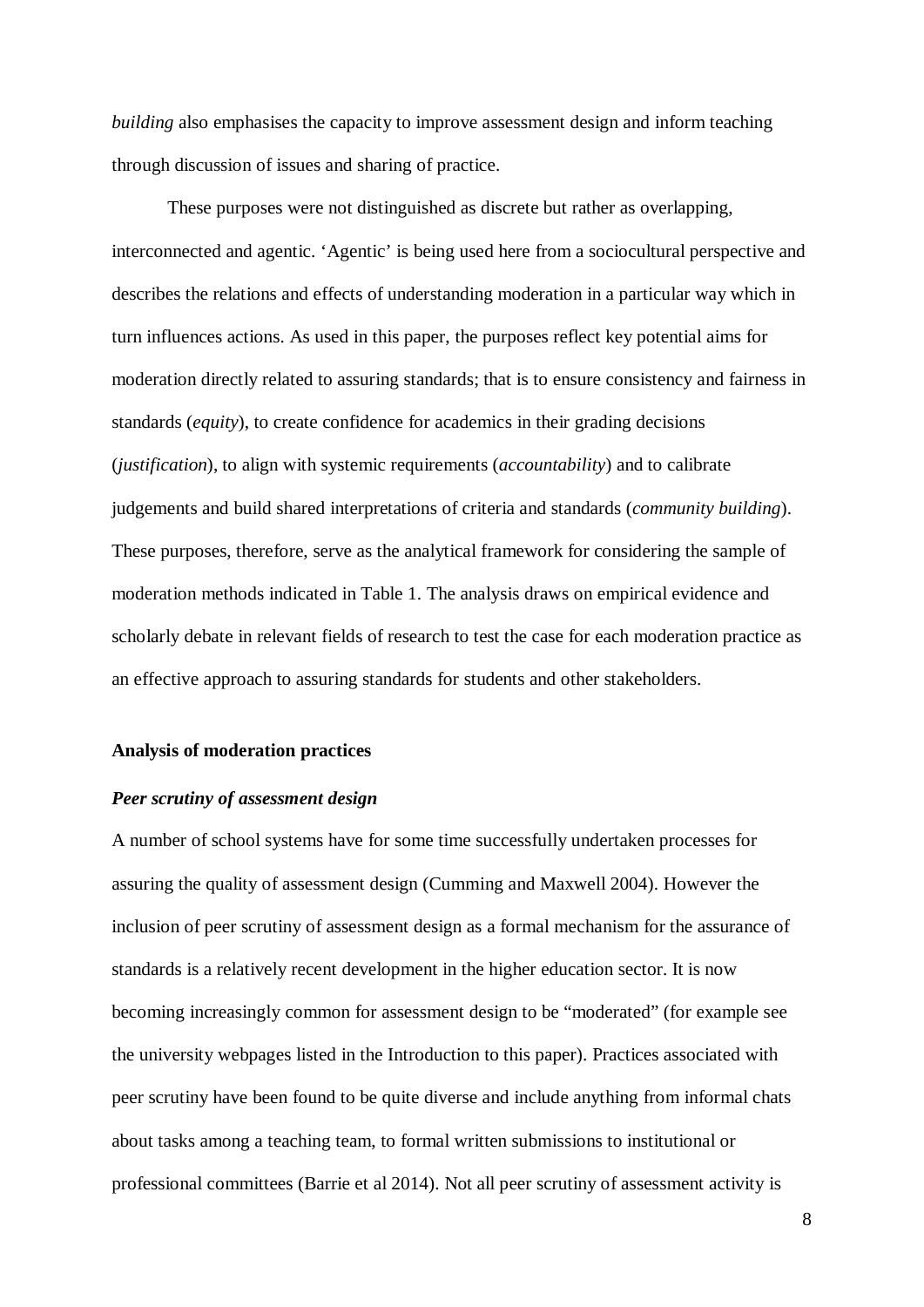necessarily referred to as "moderation" in institutional documentation as some requirements fall under the category of Quality Assurance. The purposes achieved through peer scrutiny are largely dependent on the concerns of participants and the consequent focus of their attention. For example *equity* is promoted through a focus on ensuring that assessment tasks provide all students with equal opportunities to demonstrate their true standard of learning. Concerns with *equity* also relate to the consistency of mechanisms for responding to student assessment-related questions and for providing feedback on work in progress in order to avoid inadvertent advantage or disadvantage for individuals or class groups. The AAGLO project (Barrie et al. 2014) found that some form of 'moderation' of *accountability* for assessment design was a common feature of institutional quality assurance requirements. However it also found that practices varied enormously among institutions with some interviewees reporting complete autonomy in assessment design decisions while others experienced detailed scrutiny of the alignment of tasks with learning outcomes and a requirement for formal responses to committee requests for adjustments. While the quality of assessment design is not a new concern, emerging approaches to peer scrutiny indicate a shift of purpose from *accountability* through the scrutiny of systemic requirements – number, length, variety and timing of assessment tasks – to *justification* in terms of features with a more significant impact on standards such as alignment with learning outcomes and adherence to an overall program assessment plan. The importance of such scrutiny to the assurance of standards is highlighted through reports that many teachers believe they are assessing a fuller range of learning outcomes than they actually are, that their assessment does not fully align with course learning outcomes, and that a focus on lower cognitive levels allows high grades to be achieved through the memorisation of course materials (Hailikari et al. 2014). In this case, We are using "course" to refer to a subject, module or unit of study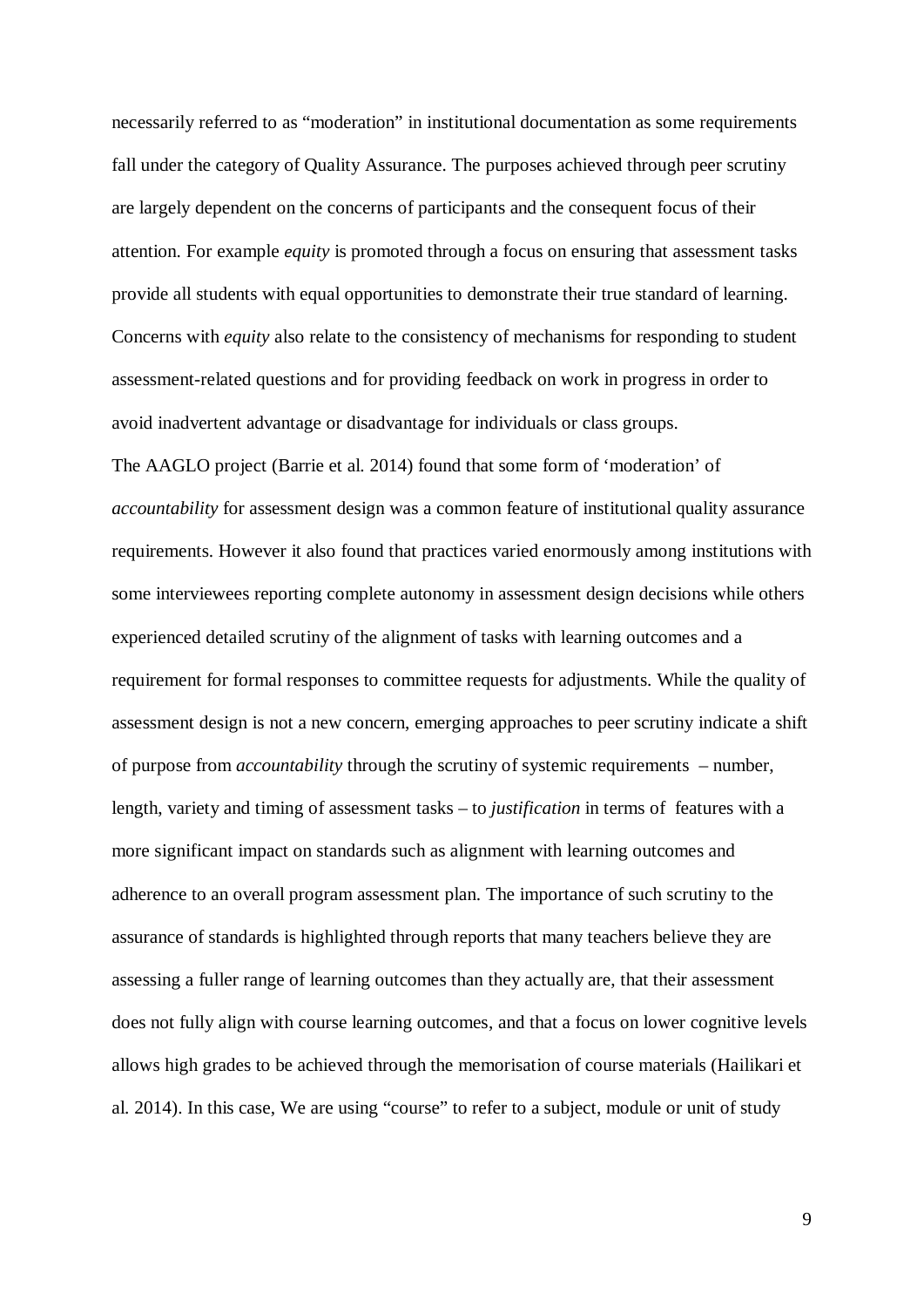usually of a semester's duration and "programme" to refer to a series of courses required for the award of a degree.

Peer scrutiny of assessment design may not only boost academics' ability to demonstrate *accountability* through compliance with institutional requirements, but also their ability to *justify* this aspect of their practice to students and other stake-holders. The value of this form of moderation has been convincingly demonstrated through standards-based national projects funded by the Australian Office for Learning and Teaching (OLT) in disciplines as disparate as accounting (Hancock et al. 2013) and history (Brawley et al. 2013). Both projects incorporated collaborative activities that challenged participants to explain individual course assessment designs to peers in terms of alignment with nominated learning outcomes and resulted in task revisions that better enabled students to demonstrate targeted outcomes and consequently better enabled assessors to reach agreement on standards during later stages of the projects. Other more generic projects undertaken in the Australian context (Booth, 2014; Krause et al. 2013) have also generated peer feedback on assessment designs and the focus on work generated in final or capstone courses has encouraged scrutiny of assessment design beyond the course.

There are good arguments for the benefits of attention to assessment at the program level (for example, Knight 2000; TESTA 2010) but peer scrutiny has tended in the main to rely on exercises such as curriculum and assessment mapping rather than detailed review of assessment tasks against the program outcomes. As a consequence, moderation practices associated with assurance of the quality of assessment design, particularly as they relate to the whole student experience, are theoretically underdeveloped and have received little attention in the assessment literature (Kohoutek 2014).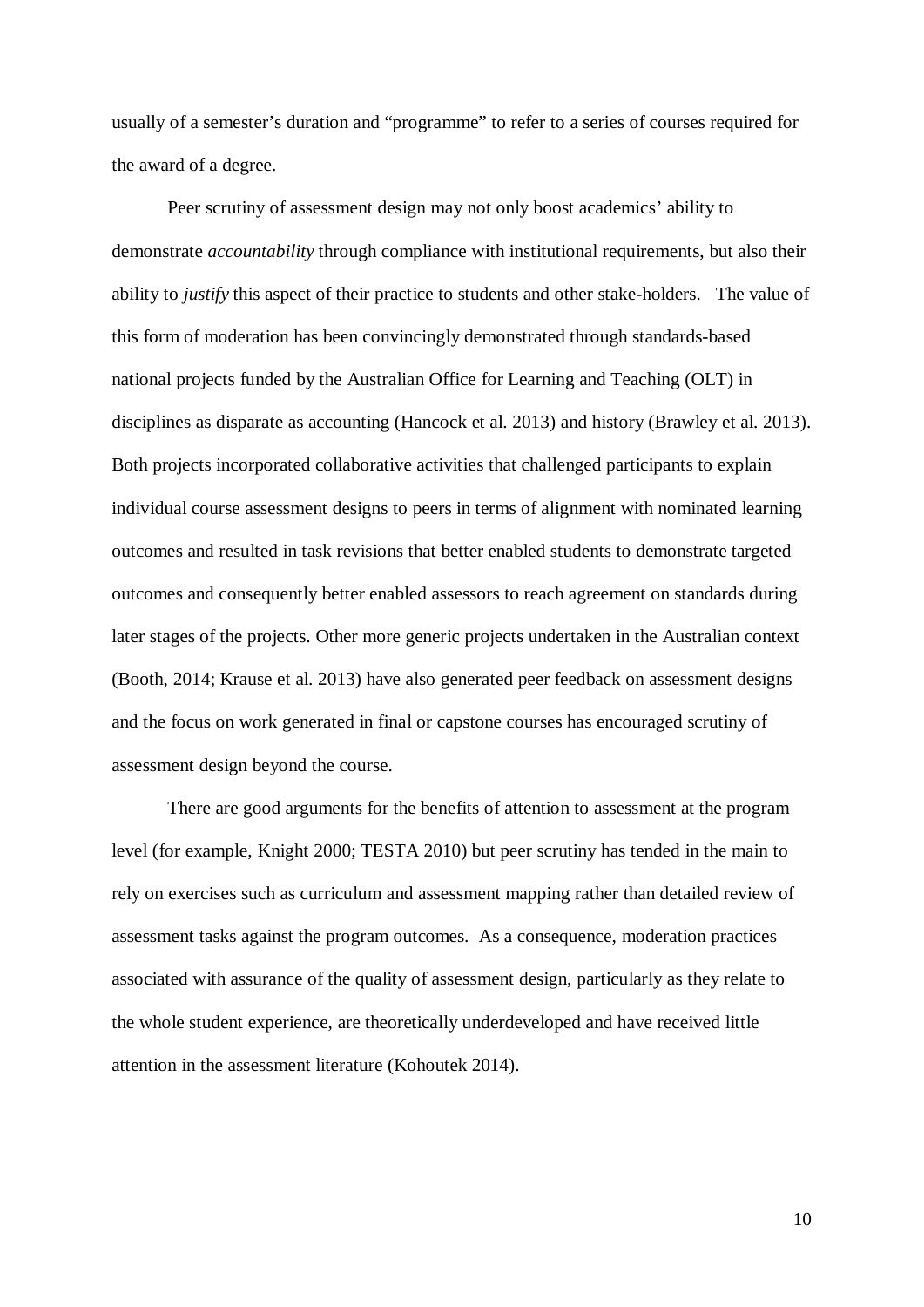C*ommunity building,* though not commonly the primary focus of peer scrutiny practices, may be an inadvertently positive outcome of activities intended to achieve *equity*, *justification* or *accountability* of assessment design, particularly at the course level.

## *Second marking*

Second marking of student work is a practice that has been designed primarily to ensure that grading decisions are fair for students, that standards of performance are appropriate, and that marking standards are defensible and consistent. For ease of reading, we are using 'second marking' to refer to a range of approaches where a second academic 'marks' a sample of work or, in the case of 'double marking', all the student work. Demonstrating some form of second marking (either blind or with first markers' grades and comments visible) is a key element of the quality assurance of assessment in the UK (QAA 2013). In Australia, individual universities' assessment policies may advocate double marking, especially of 'A' and fail grades (Krause et al. 2013).

A normal accompaniment to second marking is some form of 'consensus moderation' where grades are discussed and final outcomes agreed. For the purposes of this article, we will discuss 'consensus moderation' separately in order to highlight important differences.

Second marking perceives marker variation in standards as a potential asset to fairer marking by bringing different points of view to the judgement (Dracup 1997). It generally pays little attention to the appropriateness of the task or whether it has offered equal opportunities to all students. Nevertheless, research has found that academics have a strong faith in second marking to deliver fairness to students (Bloxham and Boyd 2012) and that tutors considered a mark 'correct' when awarded by both first and second markers (Handley, den Outer, and Price 2013). However, inexperienced assessors can become more concerned with ensuring that judgements are 'fairly much what everybody else was awarding' (Handley,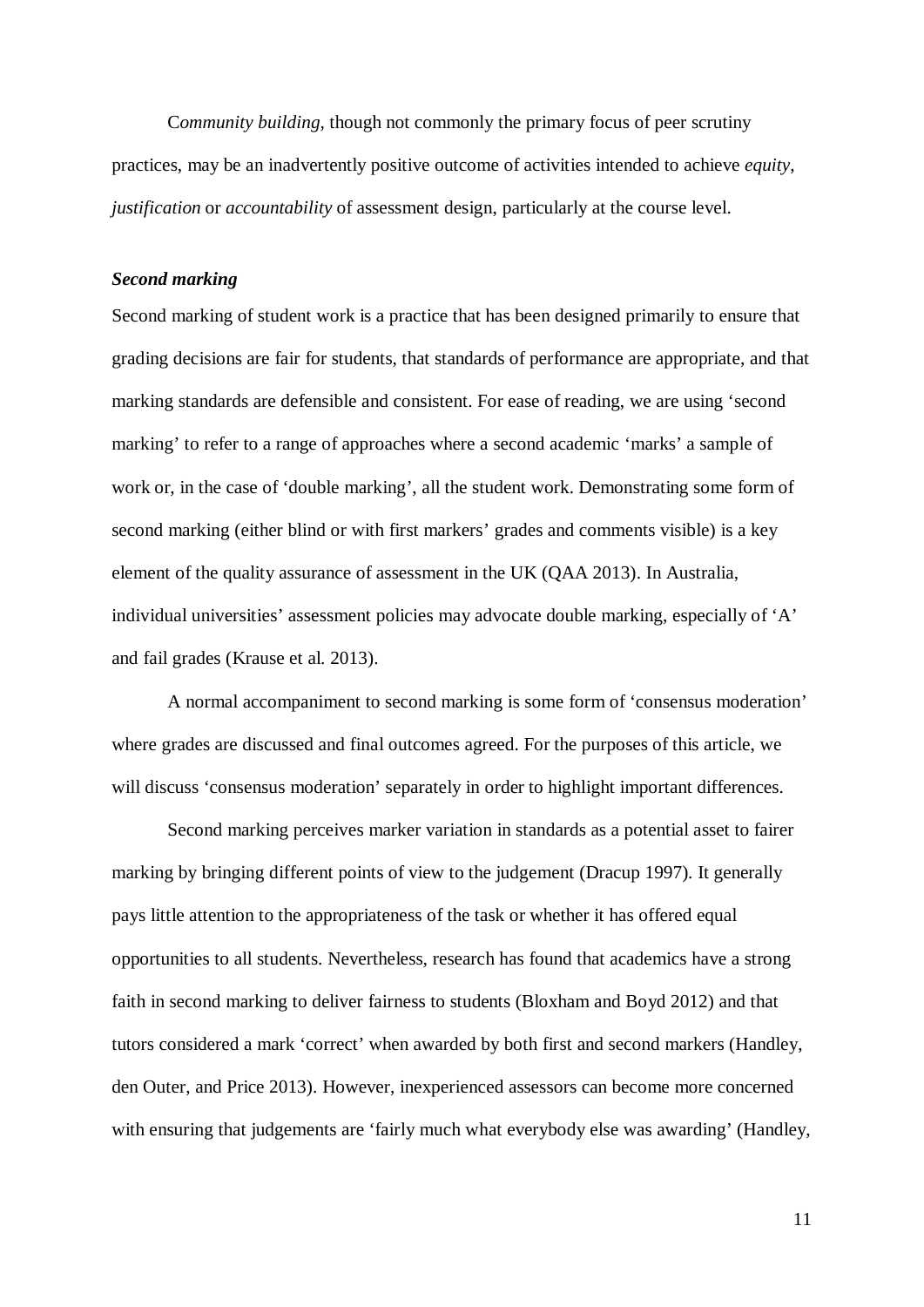den Outer, and Price 2013, 894). This consequent focus on consistency poses a threat to *equity* as the potential for fairness becomes subjugated to securing grounds for *justification*.

The extent to which second marking is able to meet the purpose of justification is also contentious. It is not surprising that the appearance of a check on marking standards is valuable in defending judgements and in boosting staff confidence in dealing with students' queries (Swann and Ecclestone 1999). Likewise, demonstration that second marking has taken place is often sufficient to meet institutional requirements for moderation, that is its accountability purpose. However, very few empirical studies on the outcomes of second marking are available to support either justification or accountability purposes although Cannings, Hawthorne, Hood and Houston (2005) found considerable unexplained variation between the numerical marks of double markers. Research into marking in general indicates a considerable lack of reliability in grading across different higher education assessors (Brooks 2012; QAA/HEA 2013; O'Hagan and Wigglesworth 2014) and poses a challenge to the idea that two markers can agree on a more 'accurate' mark than first marking alone. Even if that is presumed, the notion of 'representative sample' is not applicable where students' responses can vary considerably within the same grade boundaries and a sample of assignments cannot be assumed to be 'indicative of the whole' (Partington 1994, 58).

Other challenges to *justification* and *accountability* purposes of moderation are evident. Satchell and Pratt (2010) demonstrate mathematically how second marking is likely to result in a less 'accurate' mark. First markers' grades have been found to be more 'accurate' than second markers, possibly because first markers are more likely to be an expert in the subject matter (Dracup 1997). The expectation of 'blind' second marking may actually change assessors' judgement, for example, encouraging cautious, 'defensive marking' where assessors seek to avoid being out of alignment with their colleagues (Hornby 2003). Murphy (1979) shows the influence on judgement decisions when the first assessor's mark is known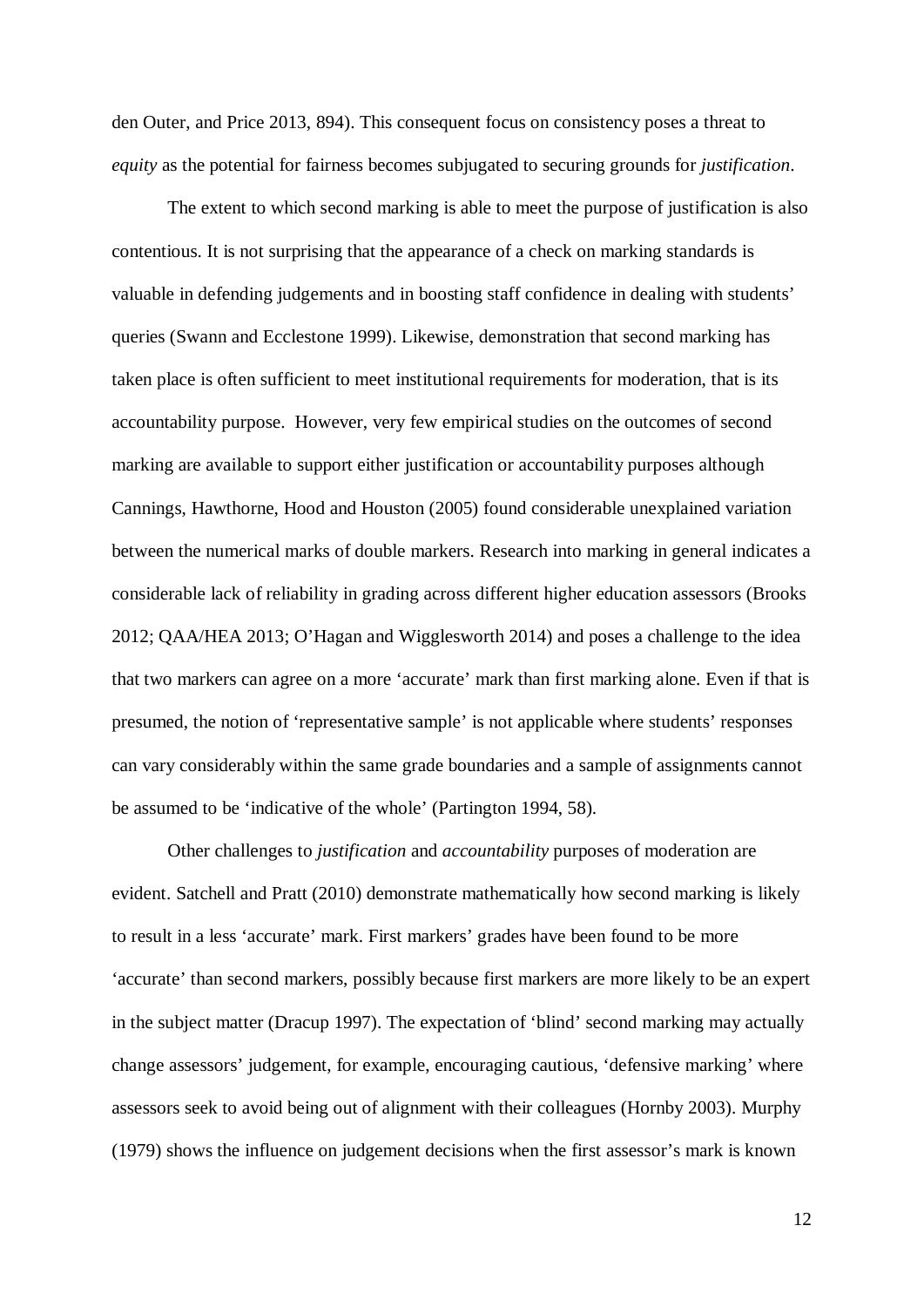which suggests that the agreed grade may not be the result of independent decision-making on the part of two people.

Second marking could be said to contribute to *community building* through the opportunity it provides to observe other colleagues' marking standards and feedback. In addition, and more importantly, second marking may contribute to *community building* through the potential for dialogue that accompanies the resolution of grades, for example in the type of moderation meeting discussed in the next section.

## *Moderation discussion (consensus/social moderation)*

It is not uncommon for some form of discussion or meeting to take place to agree on grades following second marking, 'pre-marking' of a sample of scripts by all markers or blind (cross institutional) review. We are referring to this as consensus moderation. Consensus moderation has been described as a 'post-judgement quality assurance' (Barrie, Hughes and Crisp, 2014).

While groups of academics discussing an assessment task may agree on a grade or a standard of performance, unless evidence is a part of that discussion, agreement may not serve the purposes of achieving fair outcomes for students. For example, if discussion between markers is limited to 'splitting the difference' which is a commonly used method (Orr 2007), the appearance of agreement over marks may be produced. However, this may be distorting standards toward the mean. Hand and Clewes (2000), Orr (2007) and Reimann et al. (2010) note the impact of power relations in moderation discussions where the views of the senior colleague will hold sway. It is difficult to see how such procedures are delivering *equity* for students.

University administrators may view consensus moderation as meeting the requirements for *accountability* and transparency in marking and it may provide staff with confidence that final marks have been clearly debated and agreed. However, the quality of the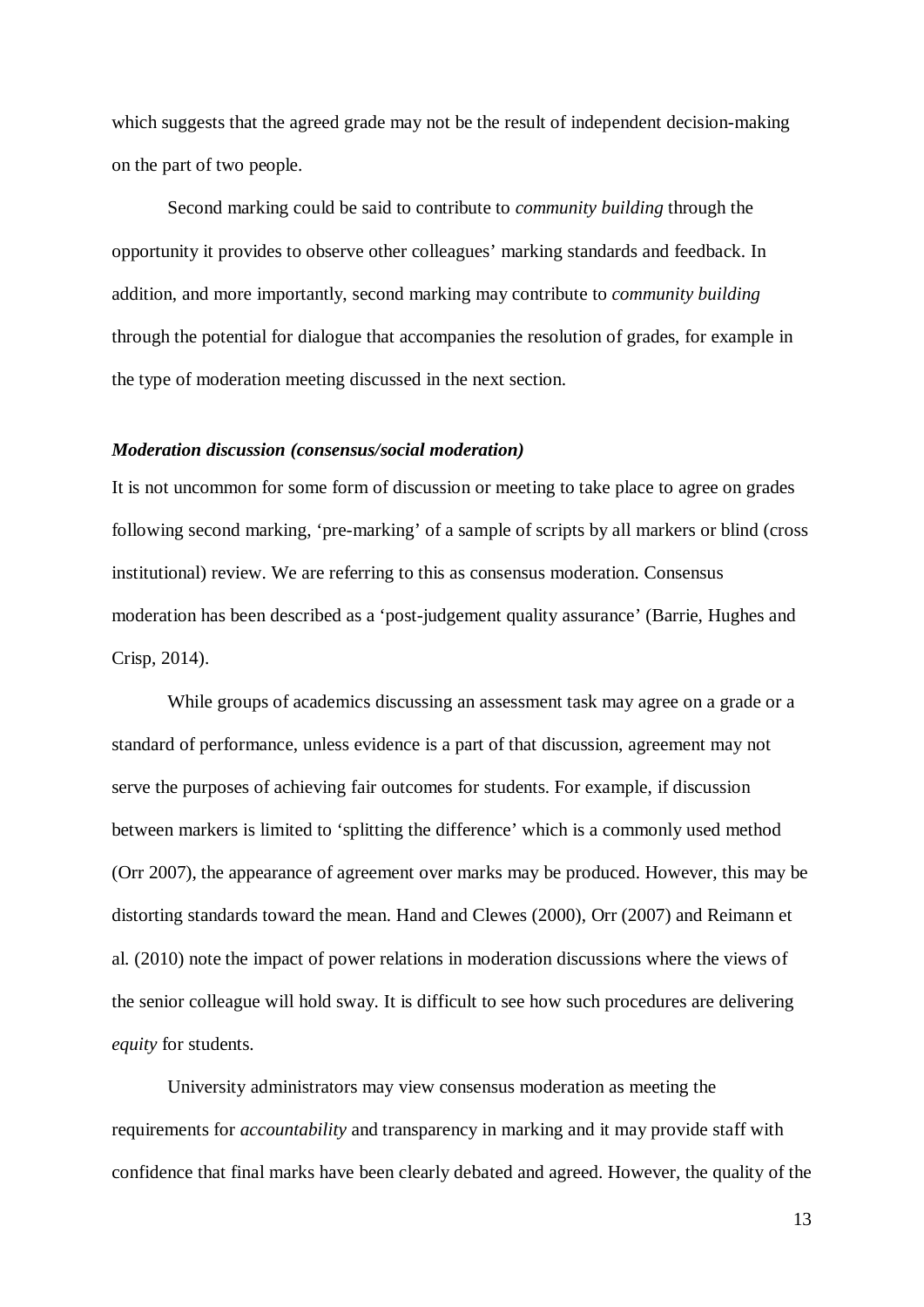discussion is important. As discussed in relation to *equity*, if the moderation dialogue is reduced to one of finding acceptable common ground (Dracup 1997), then it is unlikely to surface varying conceptions of the valued features of a response or different understandings of vague terms in the criteria. A problem with consensus moderation is that the purpose and outcome of participation may not be transparent at all. Gaining consensus on judgement decisions can mask the level of academic engagement that has occurred in the moderation discussion. Consensus can be reached by agreeing on marks, yet with little reference to the evidence used to *justify* decisions, or with unjustified reference to evidence not listed in the criteria (Orr and Bloxham 2013). While such consensus may satisfy the need for *accountability* and reassure markers in responding to students' queries, it hardly assures the fidelity of the final grade.

Genuine *justification* requires assessors to identify the evidence in student work and match it with the relevant standards. The limited research on the subject suggests that systematic consensus moderation practice involving thorough debates of standards and student work can lead to a greater agreement on grades and confidence in the alignment with established learning outcomes (for example, Watty et al. 2014). However, such moderation, though effective, is also expensive. It involves time to train internal and external moderators and to engage in calibration processes. The emphasis on 'light touch' in quality assurance discourse (QAA 2011) is therefore not compatible with moderation for *justification*.

An underlying assumption of much of the research on standards and marking is that standards are 'fuzzy' (Sadler 1987) and can only be truly found in student work as 'concrete referents' (Sadler 2013, 11). Dialogue can make more visible the tacit knowledge of criteria and standards which is often not evident in explicit criteria, and can enable greater sharing of understandings. Therefore, as stated in the previous paragraph, appropriately thorough consensus moderation can certainly contribute to *community building*.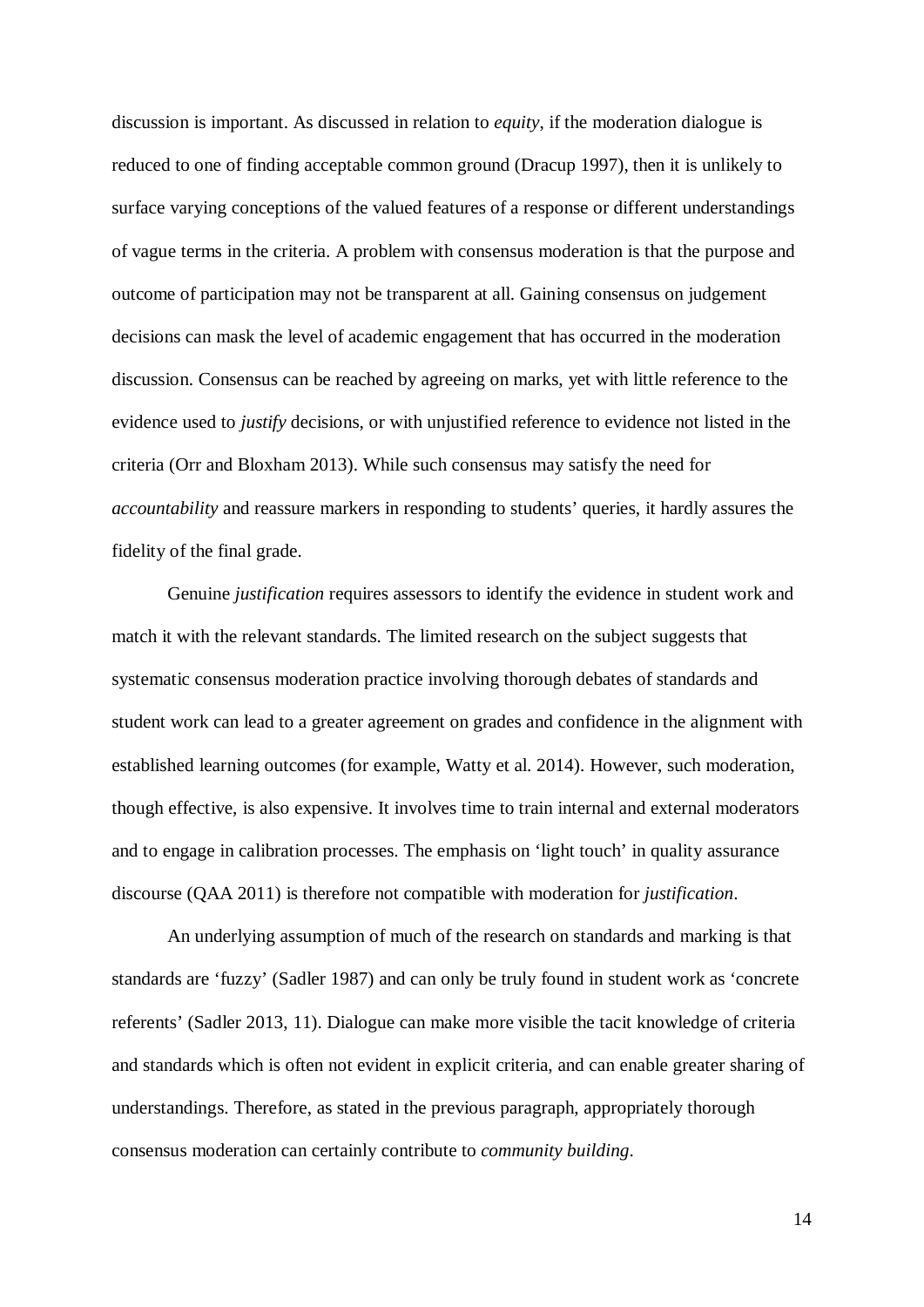### *Consideration of grade distributions*

Moderation through the consideration of grade distributions is a response to concerns that students may be advantaged or disadvantaged through 'hard' or 'soft' marking or an inappropriate spread or bunching of marks. Grade distributions deemed to align with anticipated norms are generally taken as demonstrations of *accountability* and as requiring no further action.

Atypical or unexpected distributions on the other hand are responded to in several ways. Where academics are requested to explain their grade distributions student work can be used as evidence of the *justification* of allocated marks and of the soundness of the standards applied in the marking process.

Where student work itself is not taken into account it becomes apparent that compliance with a perceived norm or accountability is the dominant concern. The response in such circumstances can be either a requirement for assessors to undertake make some form of adjustment to grades or the formulaic rescaling of grades (to fit normal expectations, but not necessarily a normal curve) which is sometimes referred to as 'statistical moderation'.

Consistency and fairness, the two aspects of *equity,* may be at odds in grade distribution moderation processes if consistency of grade distributions within or across cohorts is achieved at the expense of fairness in the application of standards. In an era of criterion referencing, changes to marks or grades without reference to the criteria and their enactment in student work cannot be said to deliver greater confidence in the appropriateness of marks or in the assurance of standards. The prevalence of this form of moderation can indicate a tension between institutional policy and assessment practice. Barrie et al. (2014) for example found it was not uncommon for moderation discussions to have grade distributions as their point of reference rather than the primary evidence of achievement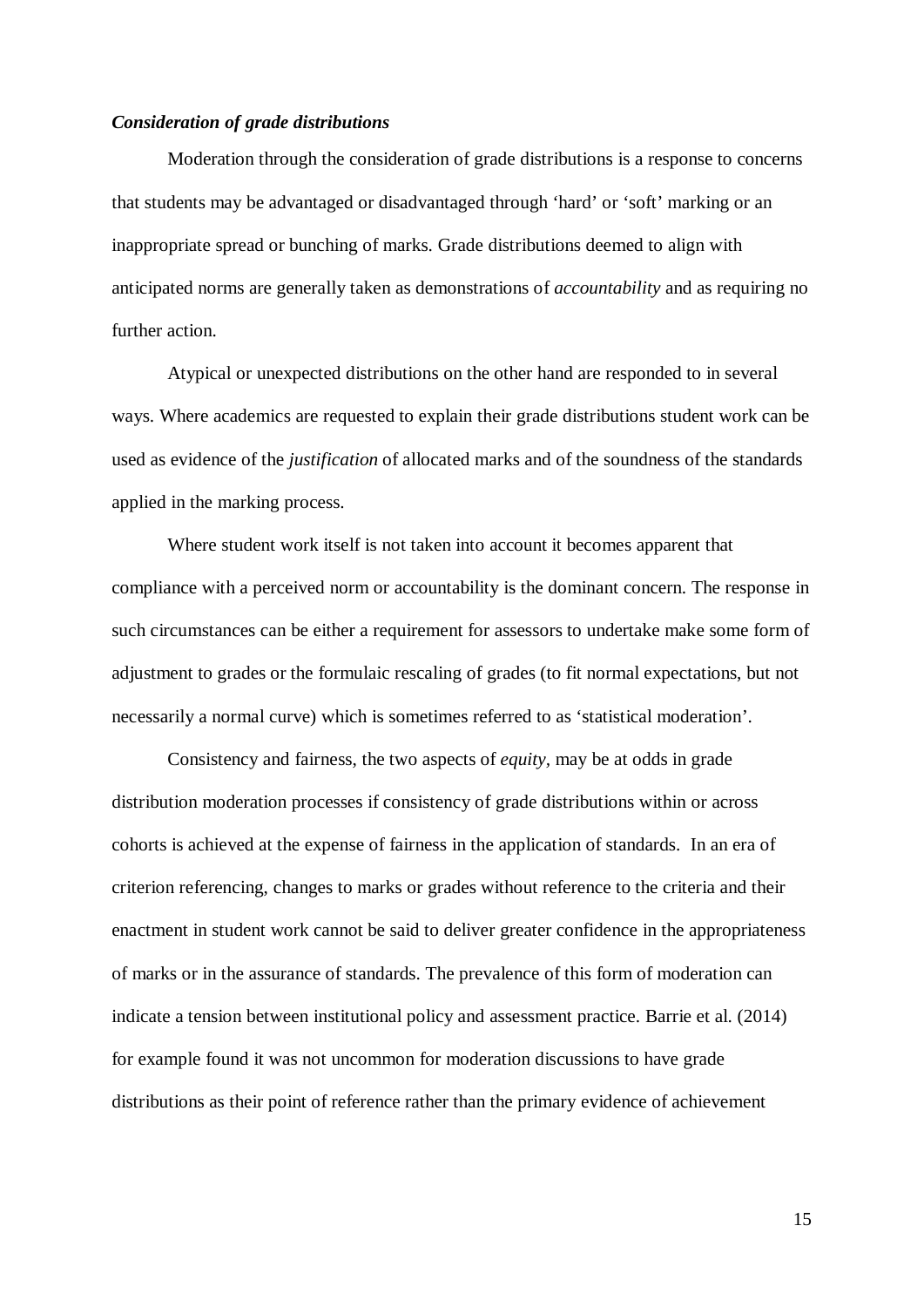against the standards as demonstrated in student work, even though criterion-referenced assessment was espoused policy in the majority of institutions.

Grade distributions can however be useful in highlighting the unexpected and in initiating standards' discussions to determine whether grades and grade distributions are to be accepted, questioned or modified in line with traditional expectations. In such circumstances the consideration of grade distributions can achieve the purpose of *community building.* It is unlikely however that assessors are able to completely detach themselves from existing normative assumptions with the consequence that norm- and criterion-referencing can simultaneously pervade assessment practice with only a fuzzy distinction between them (Yorke 2008). Consistent and comparable grade distributions achieved through the manipulation of numbers alone are no assurance that student work has been judged equitably, that communities have built a shared understanding of standards or that the grades awarded are aligned with the standards.

## *External peer review (external examining)*

External peer review, often known as 'external examining' or sometimes by terms such as 'inter-institutional peer review and moderation' (Krause et al. 2013), can take various forms. These vary from where the external assessor forms part of the 'first' judgement as in the external examining of a PhD thesis to the more common use of external peers to review the assessment of a programme or part programme through scrutiny of assessment tasks, student work, marks, and feedback. In this paper the focus is on the latter broad description of external peer review. Research on external examining and standards is relatively sparse (see Bloxham and Price 2013) and therefore much of the analysis of the potential of external examining is derived from broader studies of academic judgement and moderation.

A recent UK study of external examiners (QAA/HEA 2013) identified that external examiners differ by whether they perceived their task as upholding standards or upholding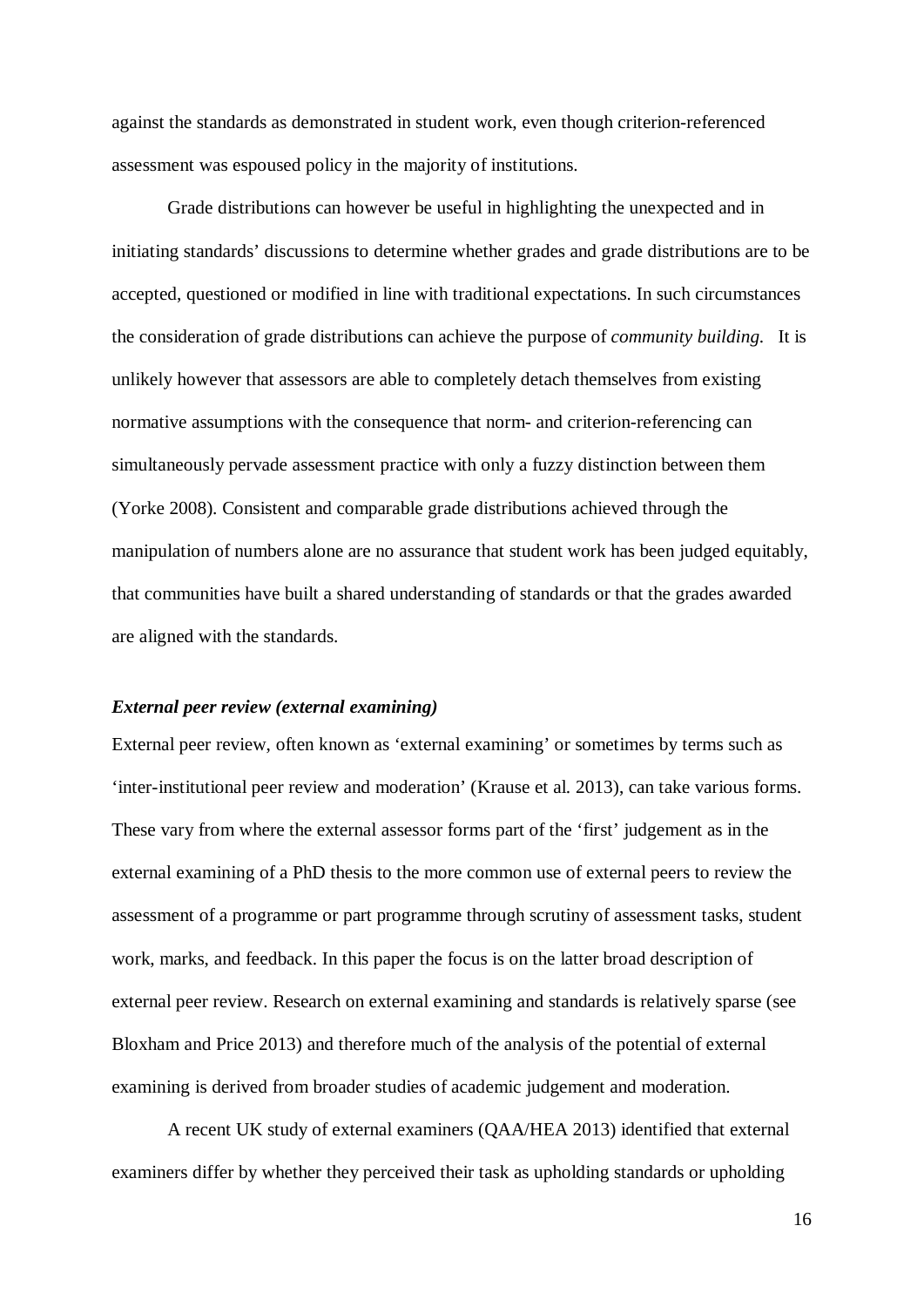standardised and fair procedures. When external examiners are asked to review assessment procedures, academics and universities can have some confidence in claiming that assessment processes have been externally verified, for example, that they provide students with appropriate guidance, adhere to the required moderation practices, and make consistent and legitimate decisions when a student's mark profile indicates a borderline case. External examiners adopting such a role, and using the stated standards of the programmes they were reviewing, tended to define their purpose in terms of fairness and consistency (QAA/HEA 2013).

However, such processes are normally easier to define and check in an explicit manner than assessment methods and grading decisions. The suggestion that we can derive confidence that *equity* has been assured because grading has been moderated by an experienced external assessor is founded on the spurious assumption that such external examiners hold appropriate and shared standards. In practice, the QAA/HEA study (2013) found that even experienced examiners from a range of universities displayed the lack of consensus evident in higher education marking research in general. In truly blind reviews of final year work, they tended to use a wide and diverse range of criteria and, even where similar criteria were shared, varying interpretations resulted in manifestly different standards and little inter-examiner agreement. The QAA/HEA findings are consistent with earlier work arguing that examiners are bounded by their social and cultural environment and expectations (Ross 2009), and that personal experience of both standards and quality assurance processes are more significant than formal reference points in providing the basis for examiners' decisions (Colley and Silver 2005; QAA 2005).

External examiners offer individual academics, programmes and universities a 'public defence' of their assessment processes and standards which provides for both *justification* and *accountability*. Bloxham and Boyd (2012) found that lecturers perceive external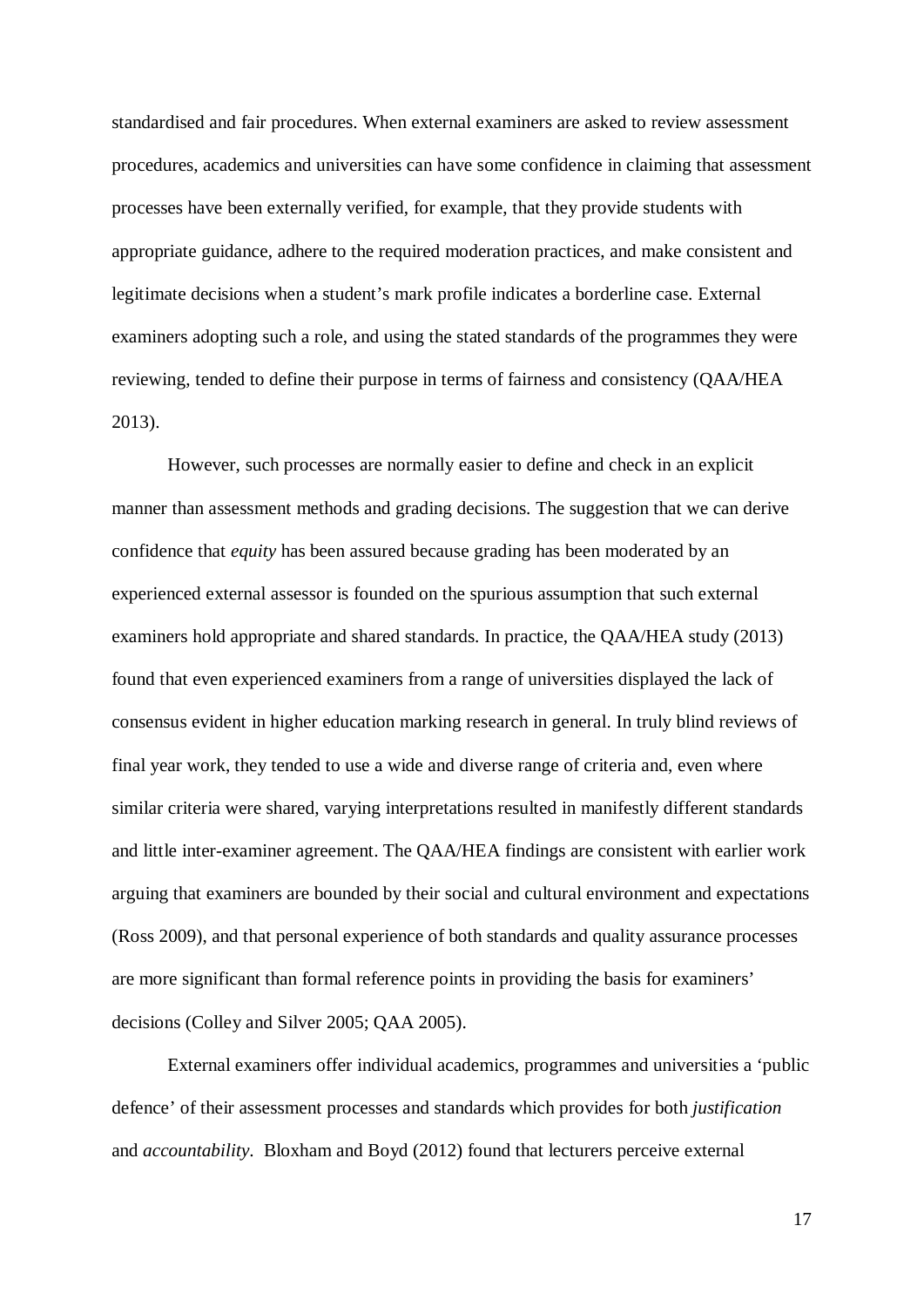examiners as the authority on standards and therefore their confirmation of marks is likely to give confidence in dealing with students. For a wider audience, external examiner's reports are used by institutions to support claims of high quality and a commitment to regulations and standards. As discussed in the preceding paragraphs, this *justification* in relation to standards may be based on supposition rather than evidence.

The UK approach and the Australian methods (Krause et al. 2013; Group of Eight 2014; Watty et al. 2014) all stress the contribution that external peer review can bring to promoting discussion on 'best practice in teaching and learning' (University of Sydney, 2014). Indeed, it can be argued that external examining and external peer review have the potential to promote *community building* in encouraging observation and discussion of standards across different institutions. External examiners/reviewers have the opportunity to see standards outside their own institution and internal staff can gain feedback on their standards from an external viewpoint. Such practices can contribute to the development of a shared understanding of standards in so far as external examiners recognise the socially situated nature of standards and the need for reference to explicit statements such as disciplinary learning outcomes, benchmarks and qualification frameworks. Therefore, while we are not arguing that external examiners assure *equity* or *justification*, there is a sense in which they can make a useful contribution to *community building* regarding standards across institutions.

The implications of this analysis are that if a process of external review is used as a form of moderation, there are considerable consequences in relation to the training of external reviewers, calibration processes and the time and resources to participate in significant scrutiny of material and dialogue with staff teams.

## **So what's the point of moderation?**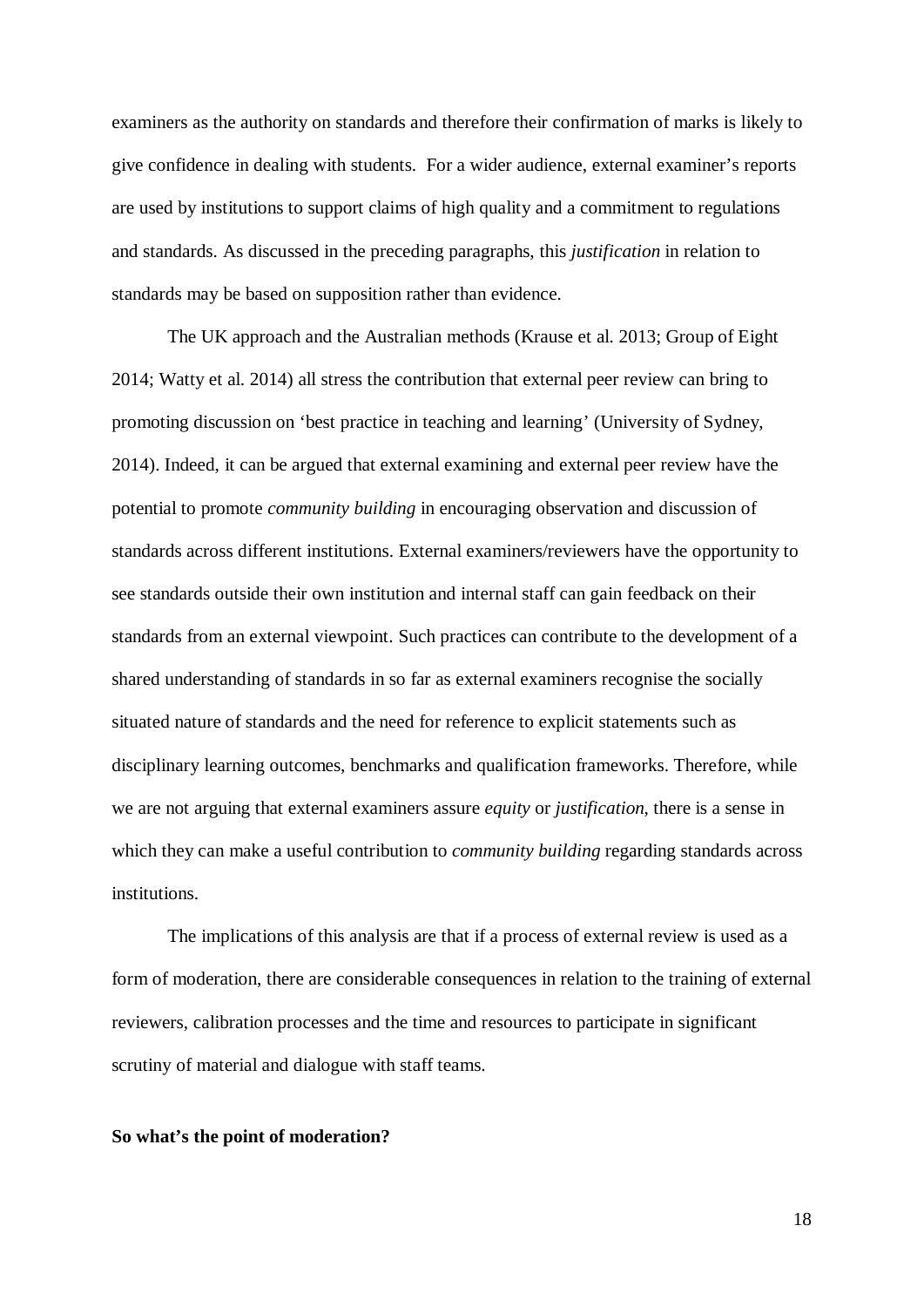Given the growing body of research that highlights the challenge of achieving reliable, appropriate, academic judgement in higher education (Brooks 2012; QAA/HEA 2013; O'Hagan and Wigglesworth 2014), there is a continued need to critically examine our claims for assessment standards. The purpose of this paper was to explore some common approaches to moderation in an attempt to answer the question: 'To what extent can existing moderation practices contribute to the assurance of standards in higher education?' The discussion in this article has, necessarily, had to make some assumptions about widespread moderation practices and we recognise that rather than there being one set process for each of these common methods, it is often the form and emphasis that individual variations take that determine the dominant purpose.

Having said that, there are some clear themes emerging from this investigation. Firstly, the findings suggest that many commonly used activities only meet the purposes of *justification* and *accountability* in terms of an apparent assurance of standards and offer little in terms of concrete evidence of calibrating standards or providing *equity* to students. Much of our exploration of this topic has led us to conclude that moderation practices provide largely a public image of systematic checking of standards. The moderation practices that have been analysed provide some assurance that institutional assessment procedures are in place (for example, anonymous marking, scrutiny of assignment design or double marking) and this can give confidence that due process has been observed. However we have to recognise that quality assurance through moderation of 'inputs' and 'processes' does not necessarily guarantee appropriate 'output' standards (Alderman 2009) or a satisfactory student assessment experience (Crook, Gross, and Dymott 2006).

Secondly, while purposes of *equity* are used to support the validity of these moderation practices, some common moderation practices may be distorting standards and encouraging bunched rather than appropriately differentiated grades. Fairness and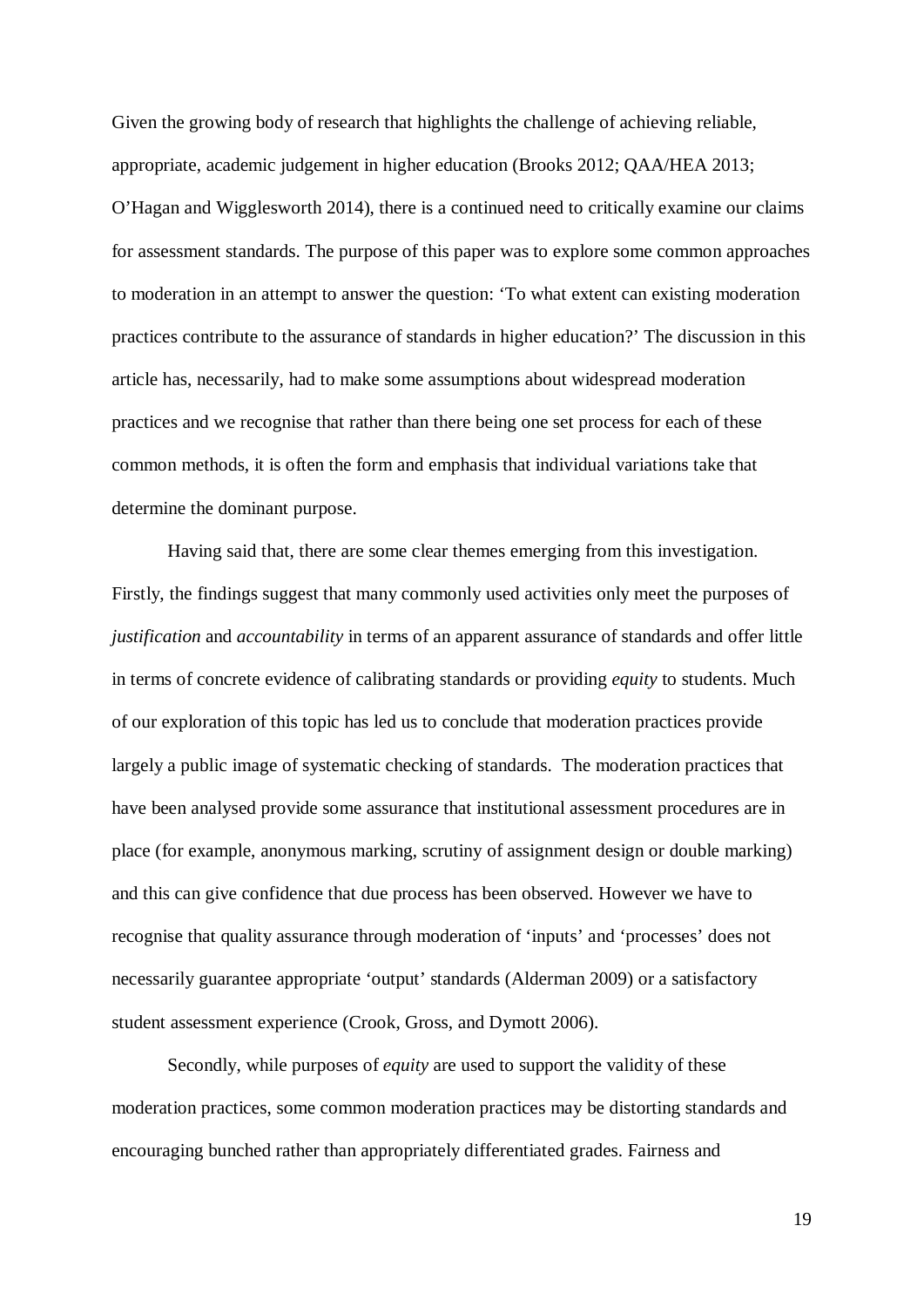consistency may be at odds when consistency is achieved at the expense of fairness, for example when manipulating grade distributions or averaging first and second marker's judgements. In addition, efforts to standardise grades or come to an agreement over marks may encourage practices which favour quick or technical decision-making over careful discussion of evidence. Overall, we may hold indefensible assumptions regarding the power of moderation to deliver *equity*, *justification* and *accountability*.

Thirdly, moderation with a focus on *community building* has been shown to add to assessors' assessment literacy as well as knowledge of standards. This view is reinforced by empirical studies of face-to-face consensus building (Watty et al. 2014; Brawley et al. 2013; Hancock et al. 2013) and through teacher claims that such activities assist in the calibration of their standards (Bloxham and Boyd 2012). In addition, for people to benefit from moderation as a form of *community building*, those involved need to share an understanding of this purpose for the activity. This condition holds equally for external reviewers who may be unaware of their role's potential contribution to such an outcome. Universities need to interrogate their policies for moderation to determine their effectiveness in encouraging or requiring academics to develop a shared understanding of the standards, as well as agreement on how the evidence in the student work *justifies* the grade awarded.

Finally, the research reveals the complexity of moderation although it is likely that understanding of this may be limited in many university systems depending on tradition and local and national policy. The complexity of moderation has also meant that while this paper has explored the likely purposes of many common approaches, its scope has not permitted consideration of other relevant factors in the moderation debate such as feasibility, levels of engagement or impact on the student experience.

#### **Recommendations**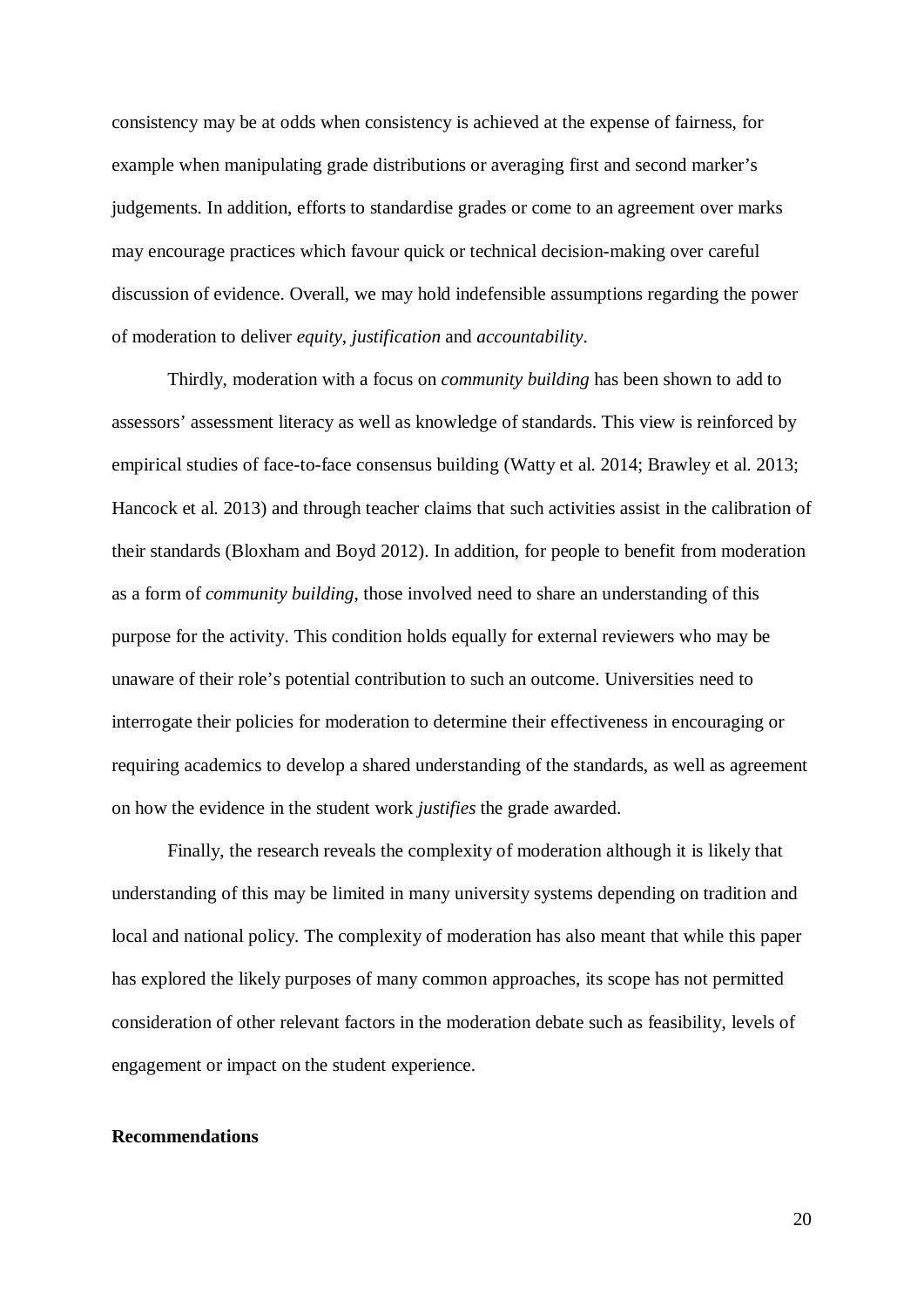What this review of common moderation practices suggests is that few current approaches contribute significantly to the assurance of higher education standards. A key finding is the importance of a thorough process involving significant academic engagement and debate focussed on evidence aligned with standards descriptors. What alternatives are there?

## *Moderation in the assessment process*

When there is little time available, as in university assessment timelines, the task of achieving appropriate, consistent and fair standards is enormously difficult. Consequently, our first recommendation is that moderation is built into the whole teaching and assessment process with a particular emphasis on pre-teaching moderation; that is, moderation which is informed by, and informs, the learning design. This has a potential range of benefits for staff and students. Early scrutiny and discussion of assessment tasks is possibly the least well developed method yet it can inform teaching and, very importantly, inform dialogue with students about assessment, supporting them to understand the required standards (Willis and Adie 2014). Handley, den Outer, and Price (2013) found that post teaching discussion of marking standards may be too late and students may already have been given a 'wrong' idea of how to go about the assignment by members of a teaching team.

In addition, early consideration of expected standards through discussing assessment tasks and, perhaps, reviewing examples of work from the previous cohort, may provide for better consistency in judgement across a teaching team. This cannot easily be obtained at the end of the course because marking deadlines are too tight for effective collaborative scrutiny of student work (Lawson et al. 2014; Albertyn, Kapp, and Frick 2007). In this scenario, end of course moderation could focus on close scrutiny of the hard borderline cases with detailed examination and discussion of the students' work matched against the stated standards.

In this model, there is the potential for the limited resources available to be focused on moderation practices which can have some impact beyond demonstrating compliance or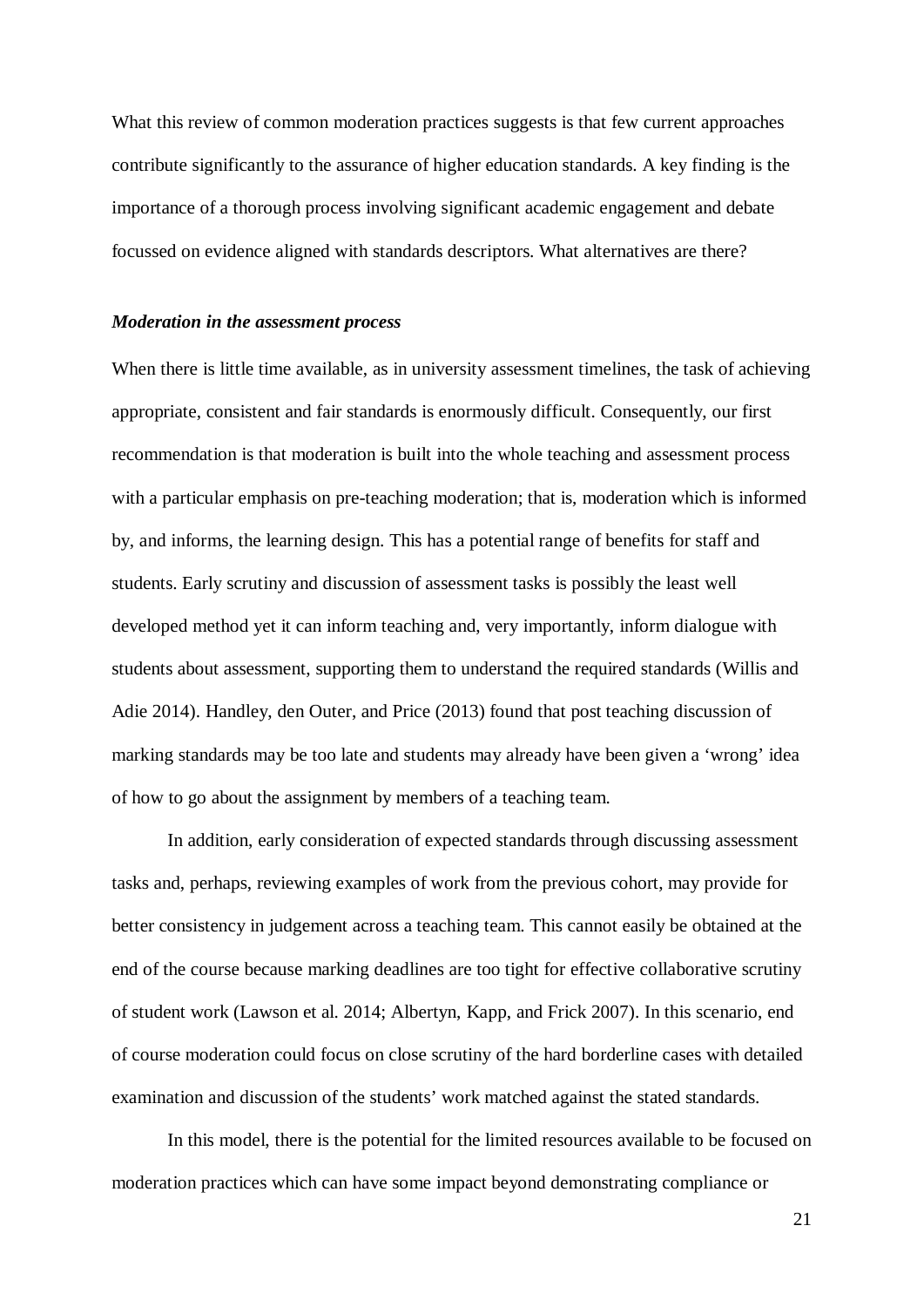completing unproven routines. In effect, we are suggesting flipping the process so that most moderation effort is applied at the beginning of courses, where it is more useful to students, likely to bring greater consistency in advice, and encourage an 'assessment for learning conversation' amongst staff. The approach certainly deserves further investigation.

## *Professional development and calibration of standards*

The well conducted and thoughtful moderation practices we propose constitute professional learning and promote the enhancement of assessment design as well as system-wide consistency of judgement and maintenance of standards. In particular, dialogical, crossuniversity consensus moderation has the potential to support professional development through the calibration of disciplinary standards. We would argue that academics are more likely to see the value in effective moderation if they have greater awareness of the disparity in individuals' standards, their situated nature and their diverse provenance (for example, in prior experience, values, and formal documentation). Such professional development is likely to be assisted by greater interactive moderation, for example, in assessing exemplars, or discussing marks and criteria.

In conclusion this position paper has drawn on existing literature and policy to review a commonly practised but rarely researched aspect of higher education assessment. Undoubtedly, it is limited in scope and evidence but we hope that it has commenced an important conversation regarding the 'point' of moderation which is most clearly understood when practices move beyond accountability to inform teaching and enhance student learning opportunities. There is a need for more empirical research on the effectiveness of different methods as well as greater informed debate in the sector about priorities and possibilities in an age of increasing global interest in achievement standards.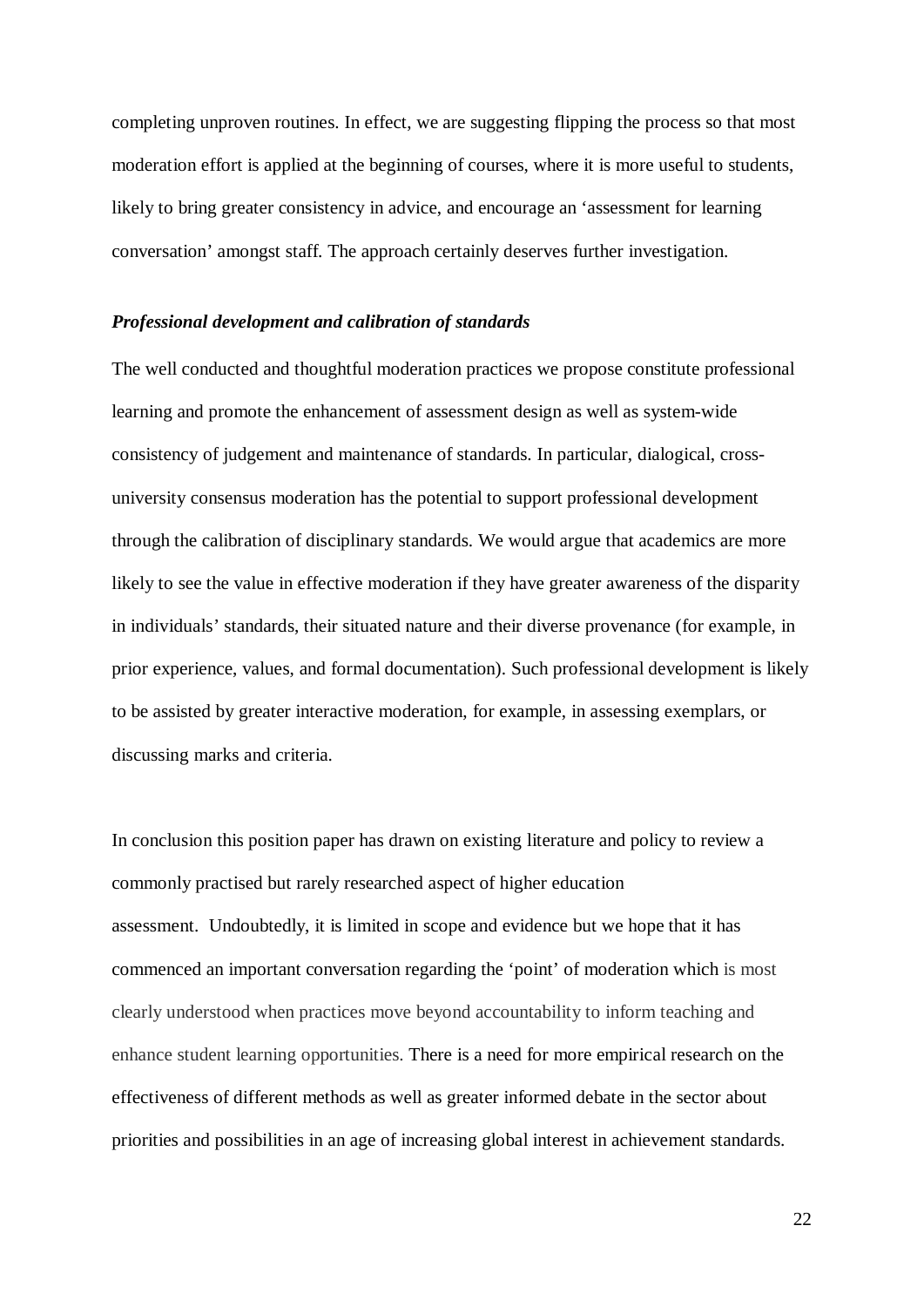## **References**

- Adie, L., M. Lloyd, and D. Beutel. 2013. "Identifying Discourses of Moderation in Higher Education." *Assessment and Evaluation in Higher Education* 38 (8): 968-977.
- Albertyn, R. M., C. A. Kapp, and B. L. Frick. 2007. "Taking the Sting out of Evaluation: Rating Scales for Thesis Evaluation." *South African Journal of Higher Education* 21 (8): 119-123.
- Alderman, G. 2009. "Defining and Measuring Academic Standards: A British Perspective." *Higher Education Management and Policy* 21 (3): 11–22.
- Australian Learning and Teaching Council. 2009. "Learning and Teaching Academic Standards (LTAS) project overview". http://www.altc.edu.au/standards/overview
- Barrie, S., C. Hughes, and G. Crisp. 2014. "*Assessing and Assuring Graduate Learning Outcomes (AAGLO) Final Report*". Office for learning and Teaching, Sydney. Australia.<http://www.itl.usyd.edu.au/projects/aaglo/overview.htm>
- Bloxham, S. 2009. "Marking and Moderation in the UK: False Assumptions and Wasted Resources." *Assessment and Evaluation in Higher Education* 34 (2): 209-220.
- Bloxham, S., and P. Boyd. 2012. "Accountability in Grading Student Work: Securing Academic Standards in a 21st Century Quality Assurance Context." *British Educational Research Journal* 38 (4): 615-634.
- Bloxham, S., and M. Price. 2013. "External Examining: Fit for Purpose?" *Studies in Higher Education*. doi: 10.1080/03075079.2013.823931.

Booth, S. 2014. *National Peer Review Network: Peer Review of Assessment* (Powerpoint presentation). Office for Learning and Teaching. [http://www.utas.edu.au/\\_\\_data/assets/pdf\\_file/0009/567540/PRNpowerpointPresentati](http://www.utas.edu.au/__data/assets/pdf_file/0009/567540/PRNpowerpointPresentation25072014.pdf) [on25072014.pdf](http://www.utas.edu.au/__data/assets/pdf_file/0009/567540/PRNpowerpointPresentation25072014.pdf)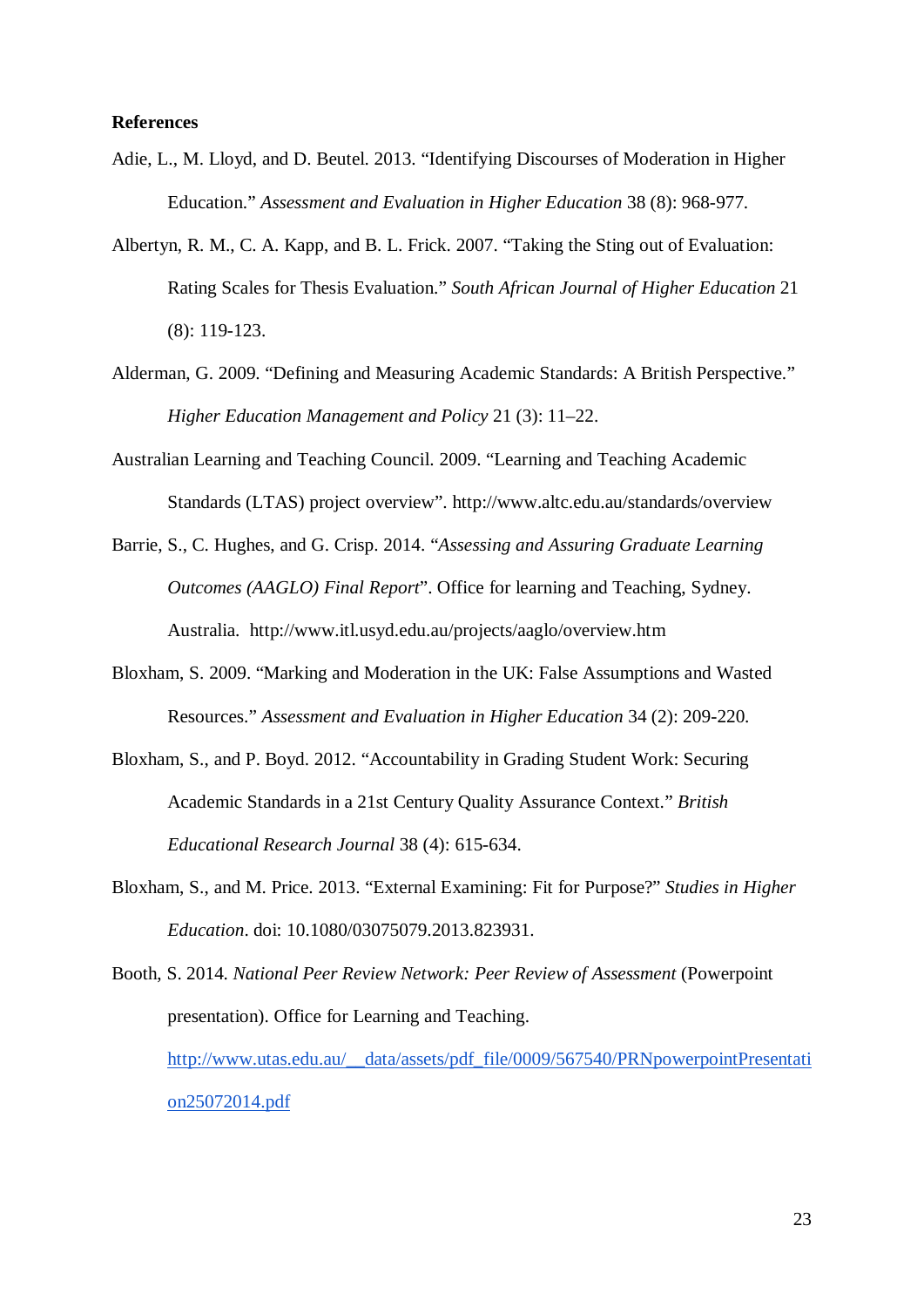Brawley, S., J. Clark, C. Dixon, L. Ford, E. Nielsen, S. Ross, and S. Upton. 2013. *After Standards: Engaging and Embedding History Standards using International Best Practice to Inform Curriculum Renewal*. Sydney: Office for Learning and Teaching.

Brooks, V. 2012. "Marking as Judgement." *Research Papers in Education* 27 (1): 63-80.

- Cannings, K. Hawthorne, K. Hood and H. Houston. 2005. Putting double marking to the test: a framework to assess if it is worth the trouble Medical Education 39: 299–308.
- Colley, H., and H. Silver. 2005. *External Examiners and the Benchmarking of Standards*. York: Higher Education Academy.
- Crook, C., H. Gross, and R. Dymott. 2006. "Assessment Relationships in Higher Education: The Tension of Process and Practice." *British Educational Research Journal* 32 (1): 95-114.
- Cumming, J., and G. Maxwell. 2004. "Assessment in Australian schools: Current Practice and Trends." *Assessment in Education: Principles, Policy and Practice* 11 (10): 89- 108.
- Curtin University. 2014. "*Moderation.*" Curtin University.

[http://otl.curtin.edu.au/teaching\\_learning\\_practice/assessment/moderation.cfm](http://otl.curtin.edu.au/teaching_learning_practice/assessment/moderation.cfm)

Dracup, C. 1997. "The Reliability of Marking on a Psychology Degree." *British Journal of Psychology* 88 (4): 691-708.

Edith Cowan University. 2013. "*Moderation of Assessment*." Edith Cowan University. https://intranet.ecu.edu.au/learning/support-and-resources/assessment-andbenchmarking/moderation-of-assessment

Griffith University. n.d. "*Consensus Moderation.*" Griffith University. <http://app.griffith.edu.au/assessment-matters/docs/consensus-moderation>

Group of Eight. 2014 Quality Verification System: Assessment Review Guidelines. Turner ACT: Group of eight. Available at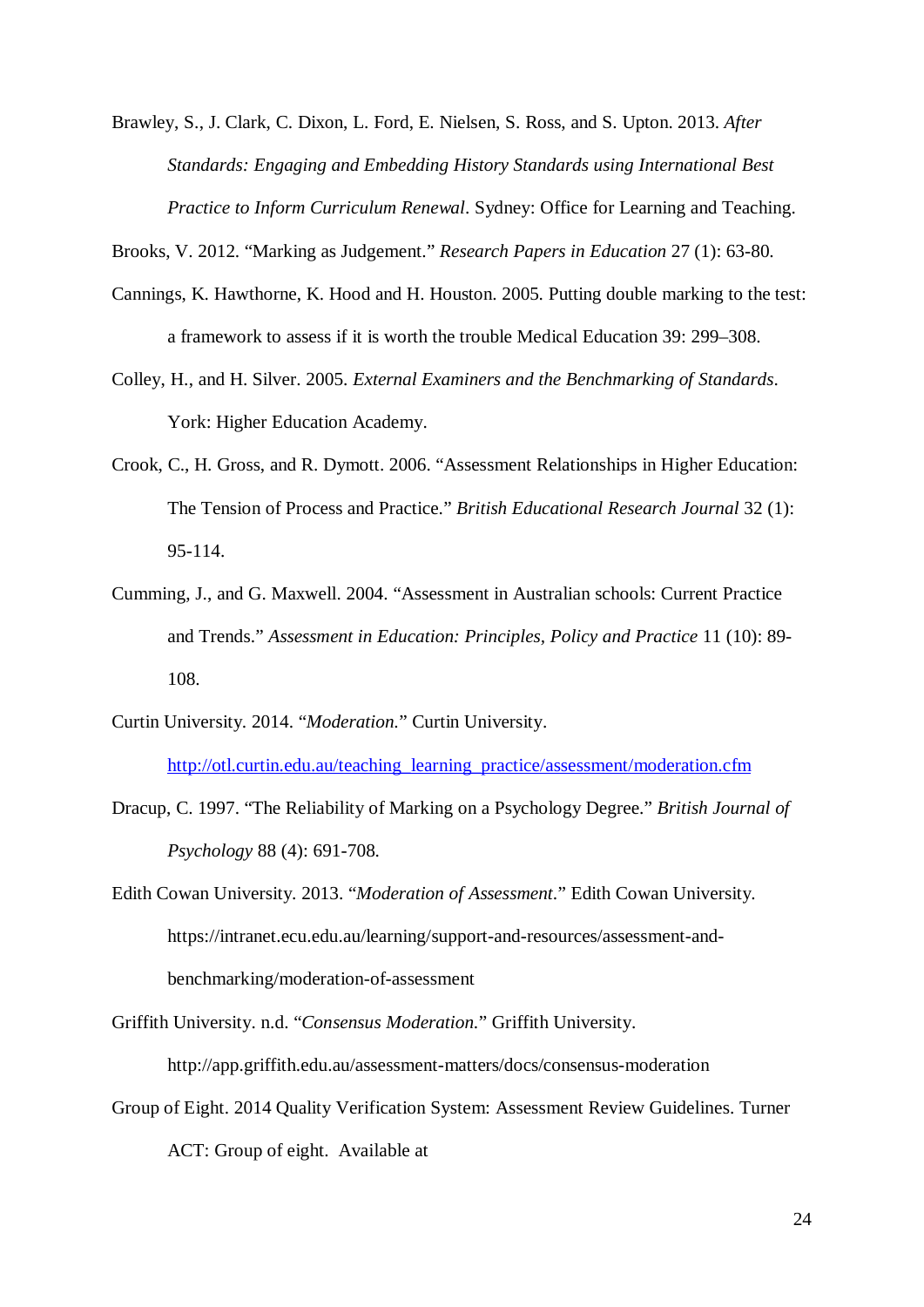http://www.adelaide.edu.au/learning/reviews/benchmarking/external/QVS-2014 assessment-review-guidelines.pdf

- Hailikari, T., L. Postareff, T. Tuononen, M. Raisanen, and S. Lindblom-Ylanne. 2014. "Student's and Teachers' Perceptions of Fairness in Assessment." In *Advances and Innovations in University Assessment and Feedback*, edited by Caroline Kreber, Charles Anderson, Noel Entwistle, and Jan McArthur, 99-113. Edinburgh: Edinburgh University Press.
- Hancock, P., M. Freeman, A. Abraham, P. De Lange, B. Howieson, B. O'Connell, and K. Watty. 2013. *Achievement Matters: External Peer Review of Accounting Learning Standards*. Sydney: Office for Learning and Teaching.
- Hand, L., and D. Clewes. 2000. "Marking the Difference: An Investigation of the Criteria Used for Assessing Undergraduate Dissertations in a Business School." *Assessment and Evaluation in Higher Education* 25 (1): 5-21.
- Handley, K., B. den Outer, and M. Price. 2013. "Learning to Mark: Exemplars, Dialogue and Participation in Assessment Communities." *Higher Education Research and Development* 32 (6): 888-900.
- Hornby, W. 2003. "Assessing Using Grade-Related Criteria: A Single Currency for Universities?" *Assessment and Evaluation in Higher Education* 28 (4): 435-454.
- Johnson, G. M. 2014. "Record of Assessment Moderation Practice (RAMP): Survey Software as a Mechanism of Continuous Quality Improvement." *Assessment and Evaluation in Higher Education*. doi: 10.1080/02602938.2014.911244.
- Knight, P. T. 2000. "The Value of a Programme-wide Approach to Assessment." *Assessment and Evaluation in Higher Education* 25 (3): 237-251.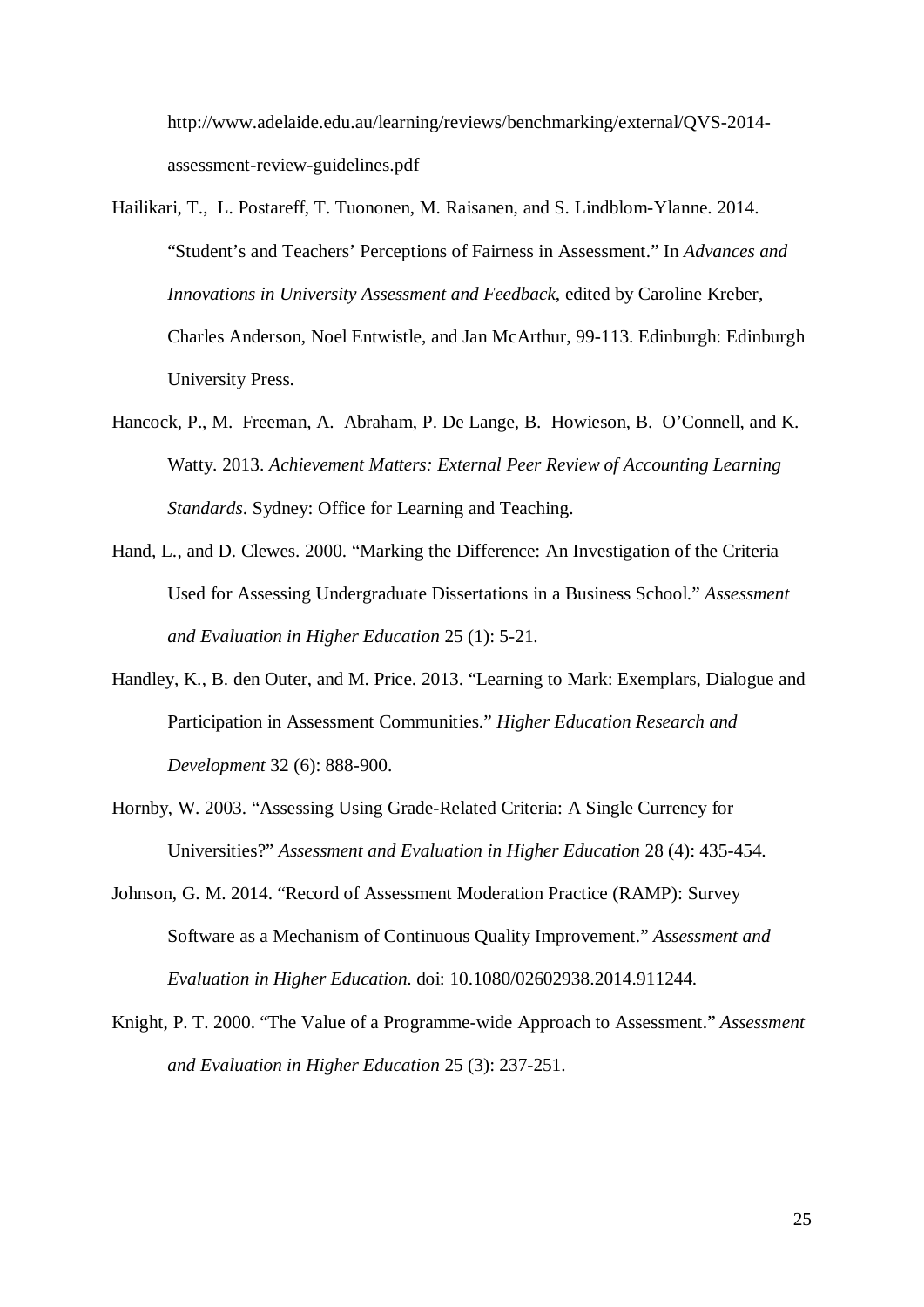- Kohoutek, J. 2014. "European Standards for Quality Assurance and Institutional Practices of Student Assessment in the UK, the Netherlands and the Czech Republic." *Assessment and Evaluation in Higher Education* 39 (3): 310-325.
- Krause, K-L., G. Scott, K. Aubin, H. Alexander, T. Angelo, S. Campbell, M. Carroll, et al. 2013. *Assuring Final Year Subject and Program Achievement Standards Through Inter-university Peer Review and Moderation*. Sydney: Office for Learning and Teaching.
- Lawson, R., T. Taylor, E. French, E. Fallshaw, C. Hall, S. Kinash, S., and J. Summers. 2014. "Hunting and Gathering: New Imperatives in Mapping and Collecting Student Learning Data to Assure Quality Outcomes." *Higher Education Research and Development*. doi: 10.1080/07294360.2014.911249.
- Murphy, R. J. L. 1979. "Removing the Marks from Examination Scripts before Re-marking Them: Does it make a Difference?" *British Journal of Educational Psychology* 49 (1): 73-78.
- O'Hagan, S. R., and G. Wigglesworth. 2014. "Who's Marking my Essay? The Assessment of Non-native-speaker and Native-speaker Undergraduate Essays in an Australian Higher Education Context." *Studies in Higher Education*. doi:10.1080/03075079.2014.896890.
- Orr, S. 2007. "Assessment Moderation: Constructing the Marks and Constructing the Students." *Assessment and Evaluation in Higher Education* 32 (6): 645-656.
- Orr, S., and S. Bloxham. 2013. "Making Judgements about Students Making Work: Lecturers' Assessment Practices in Art and Design." *Arts and Humanities in Higher Education* 12 (2-3): 234-253.
- Partington, J. 1994. "Double-marking Students' Work." *Assessment and Evaluation in Higher Education* 19 (1): 57–60.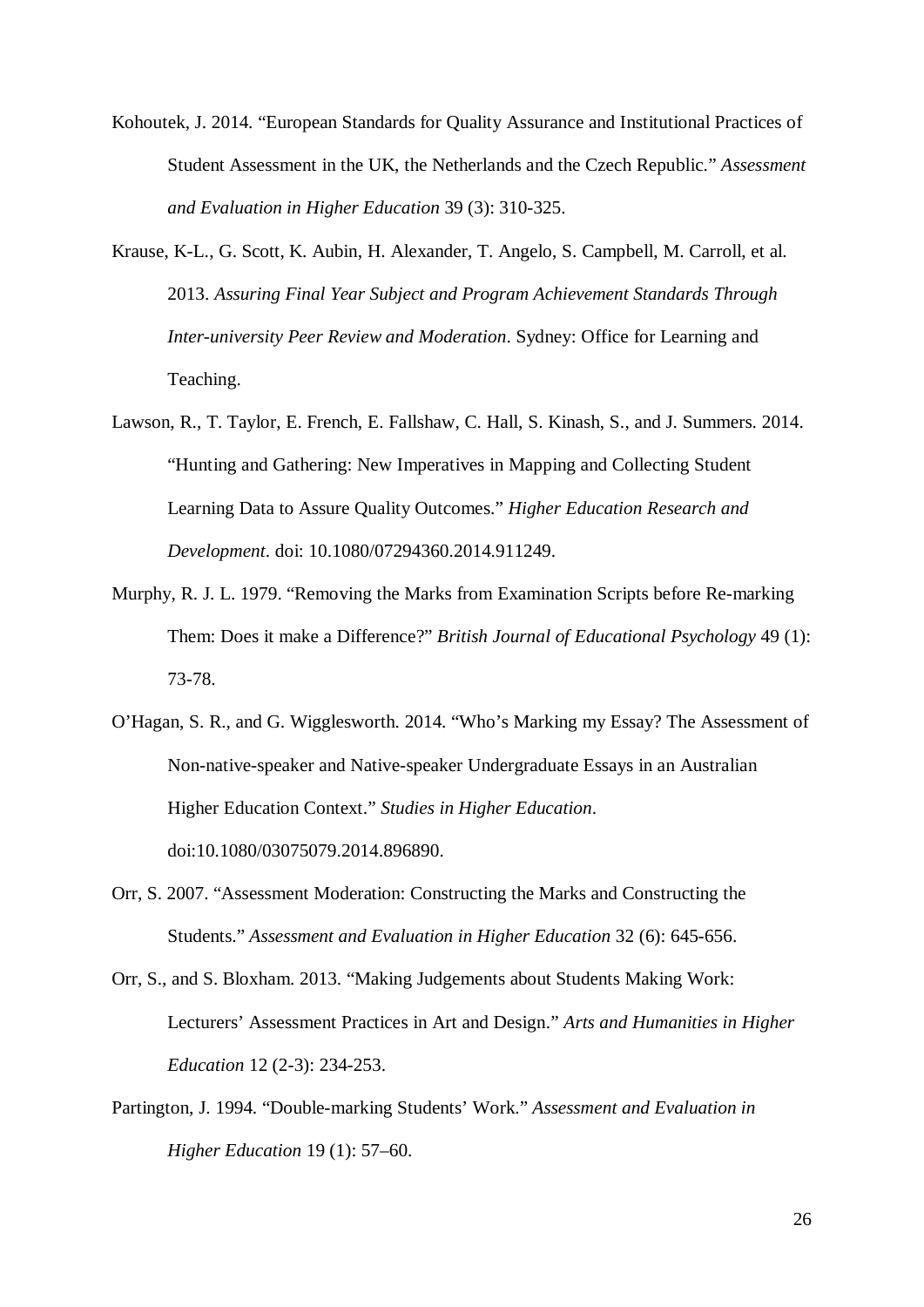- QAA (Quality Assurance Agency). 2005. *Outcomes from Institutional Audits: External Examiners and their Reports*. Gloucester: Quality Assurance Agency.
- QAA (Quality Assurance Agency). 2011. "Risk and Regulation." *Talking about Quality*, Issue 1: 1-7. [http://www.qaa.ac.uk/en/Publications/Documents/Risk-and](http://www.qaa.ac.uk/en/Publications/Documents/Risk-and-regulation.pdf)[regulation.pdf](http://www.qaa.ac.uk/en/Publications/Documents/Risk-and-regulation.pdf)
- QAA (Quality Assurance Agency). 2013. *The UK Quality Code for Higher Education, Chapter B6: Assessment of students and recognition of prior learning. Gloucester:* Quality Assurance Agency.
- QAA/HEA (Quality Assurance Agency/ Higher Education Academy). 2013. *External Examiners' Understanding and Use of Academic Standards*. Gloucester: QAA. Accessed February 5, 2014. [http://www.qaa.ac.uk/publications/information-and](http://www.qaa.ac.uk/publications/information-and-guidance/publication/?PubID=2686#.VDlN-p1wb4g)[guidance/publication/?PubID=2686#.VDlN-p1wb4g](http://www.qaa.ac.uk/publications/information-and-guidance/publication/?PubID=2686#.VDlN-p1wb4g)
- Reimann, N., K. Harman, A. Wilson, and L. McDowell. 2010. "Learning to Assess in Higher Education." Paper presented at the *Higher Education Close Up Conference*, Lancaster July 20-22.
- Ross, V. 2009. "External Music Examiners: Micro-macro Tasks in Quality Assurance Practices." *Music Education Research* 11 (4): 473-484.
- Sadler, D. R. 1987. "Specifying and Promulgating Achievement Standards." *Oxford Review of Education* 13 (2): 191-209.
- Sadler, D. R. 2013. "Assuring Academic Achievement Standards: From Moderation to Calibration." *Assessment in Education: Principles, Policy and Practice* 20 (1): 5-19.
- Satchell, S., and J. Pratt. 2010. "The Dubiety of Double Marking." *Higher Education Review* 42 (2): 59-62.
- Sheffield Hallam University. 2013. "*Moderation Policy and Operating Guidelines*." Sheffield Hallam University.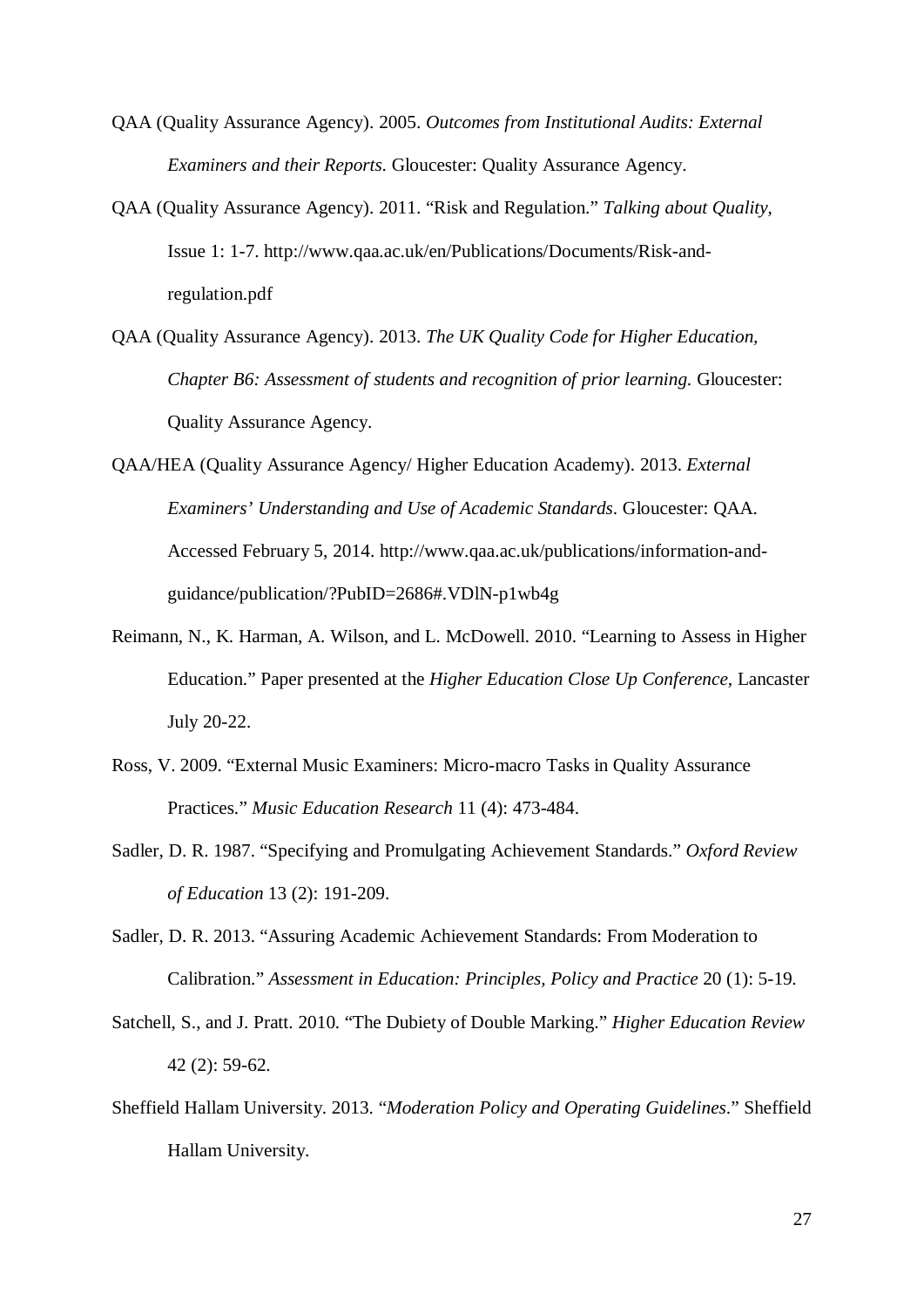[https://students.shu.ac.uk/regulations/exams\\_and\\_coursework/Moderation%20Policy](https://students.shu.ac.uk/regulations/exams_and_coursework/Moderation%20Policy%20and%20Operating%20Guidelines_2012-13.pdf) [%20and%20Operating%20Guidelines\\_2012-13.pdf](https://students.shu.ac.uk/regulations/exams_and_coursework/Moderation%20Policy%20and%20Operating%20Guidelines_2012-13.pdf)

- Swann, J., and K. Ecclestone. 1999. "Litigation and Learning: Tensions in Improving University Lecturers' Assessment Practice." *Assessment in Education* 6 (3):357-375.
- TESTA (Transforming the Experience of Students Through Assessment). 2010. "Welcome to TESTA." The University of Winchester.<http://www.testa.ac.uk/>
- University of Sydney. 2014. Go8 Quality Verification System. Sydney: University of Sydney. <http://sydney.edu.au/ab/qvs> [accessed November 5th 2013]
- University of Tasmania. 2014. "*Faculty of Education: Moderation Guidelines*". University of Tasmania. [http://www.utas.edu.au/education/learning-and-teaching/policies-and](http://www.utas.edu.au/education/learning-and-teaching/policies-and-procedures/moderation)[procedures/moderation](http://www.utas.edu.au/education/learning-and-teaching/policies-and-procedures/moderation)
- Watty, K., M. Freeman, B. Howieson, P. Hancock, B. O'Connell, P. de Lange, and A. Abraham. 2014. "Social Moderation, Assessment and Assuring Standards for Accounting Graduates." *Assessment and Evaluation in Higher Education* 39 (4): 461- 478.
- Willis, J., and L. Adie. 2014. "Teachers using annotations to engage students in assessment conversations: Recontextualising knowledge." *The Curriculum Journal*. DOI: 10.1080/09585176.2014.968599
- Yorke, M. 2008. *Grading Student Achievement in Higher Education: Signals and Shortcomings*. Abingdon: Routledge.